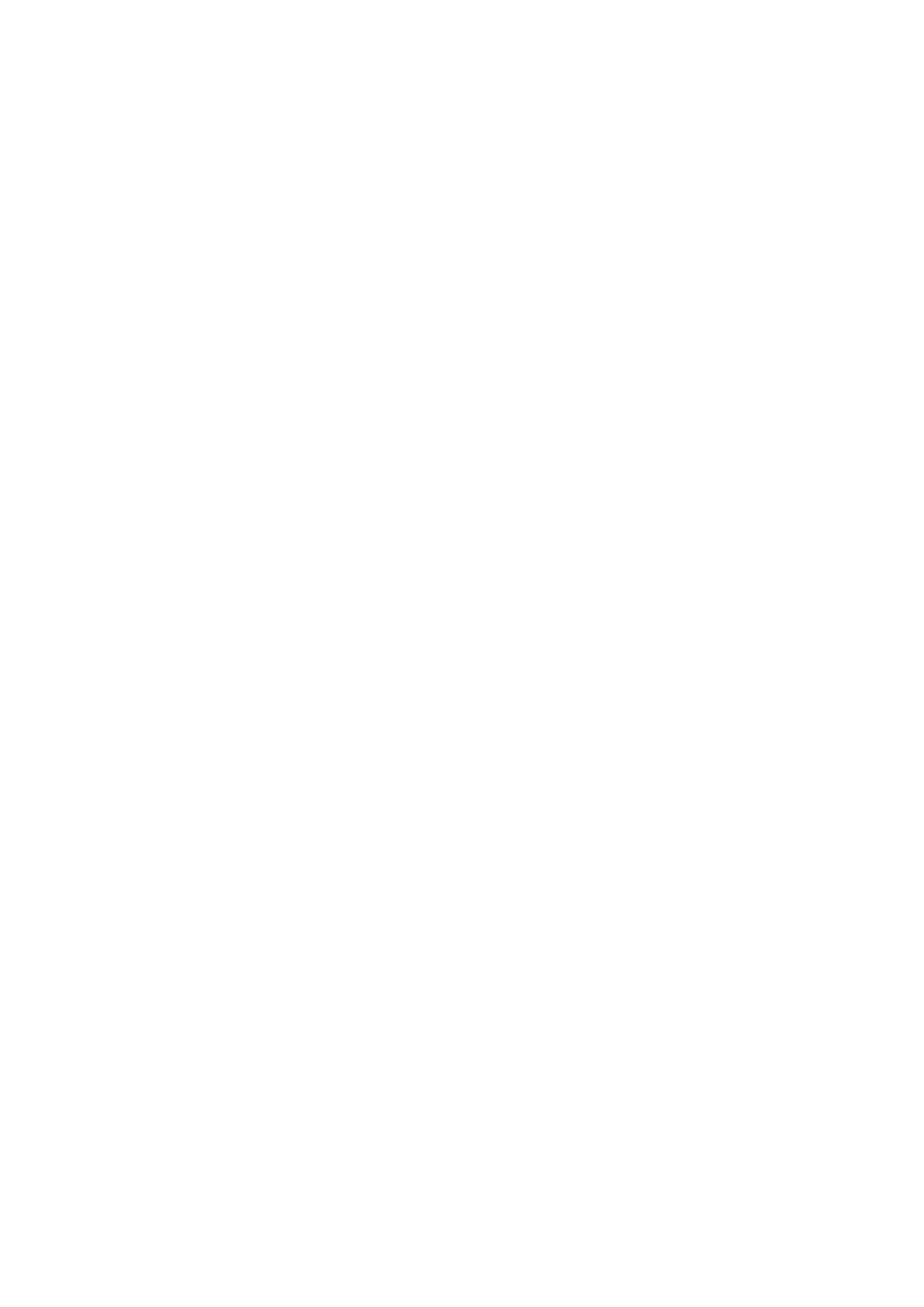### ファクトブック2008 目 次 FINANCIAL FACTBOOK 2008 IN DEX

| 住宅着工戸数/住宅販売戸数      | $\mathbf{1}$    | Housing starts Sales of houses                       |
|--------------------|-----------------|------------------------------------------------------|
|                    |                 |                                                      |
| 連結                 |                 | Consolidated                                         |
| 財務諸表               |                 | <b>FINANCIAL STATEMENTS</b>                          |
| 連結貸借対照表            | 2.3             | <b>Consolidated Balance Sheets</b>                   |
|                    |                 |                                                      |
| 財政状態               |                 | <b>ANALYSIS OF FINANCIAL POSITION</b>                |
| 自己資本比率/その他の比率      | $\overline{4}$  | Equity ratio<br>Other ratios                         |
| 自己資本当期純利益率/一株当たり指標 |                 | Return on equity<br>Per share data                   |
|                    |                 |                                                      |
| 縉                  |                 | <b>ANALYSIS OF OPERATIONS</b>                        |
| 連結損益計算書            | 5               | Consolidated statements of income                    |
| セグメント別売上高          | 6               | Sales by segment                                     |
| セグメント別営業利益(損失)     |                 | Operating income (loss) by segment                   |
|                    |                 |                                                      |
| その他                |                 | <b>OTHER DATA</b>                                    |
| 設備投資額/減価償却費        | 7               | Capital investments Depreciation                     |
|                    |                 |                                                      |
| 参考資料               |                 | <b>REFERENCE MATERIALS</b>                           |
| 住宅事業               | 8               | <b>Residential Business</b>                          |
| 商業建築事業             |                 | <b>Commercial Construction Business</b>              |
| リゾート・スポーツ施設事業      |                 | Resort Hotels and Sports Life Business               |
| その他事業ー都市型ホテル部門     | 9               | <b>Other Businesses</b><br><b>City-Center Hotels</b> |
| ホームセンター事業          |                 | <b>Home Center Business</b>                          |
| 海外事業の紹介            | 10 <sup>°</sup> | <b>Overseas Businesses</b>                           |
|                    |                 |                                                      |

| 個別<br>Non-consolidated |    |                                             |  |  |  |  |  |
|------------------------|----|---------------------------------------------|--|--|--|--|--|
| 精                      |    | ANALYSIS OF OPERATIONS                      |  |  |  |  |  |
| 部門別売上高                 | 11 | Sales by segment                            |  |  |  |  |  |
| 部門別売上総利益率              |    | Gross profit ratio by segment               |  |  |  |  |  |
| 部門別受注高/売上高の状況 12       |    | Orders received by segment Sales by segment |  |  |  |  |  |

### **参 考 資 料 REFERENCE MATERIALS**

| 住宅事業                                                                 | 13 Residential Business                                |
|----------------------------------------------------------------------|--------------------------------------------------------|
|                                                                      | マンション事業 14 Condominiums Business                       |
| マンションの主な完成物件/完成予定物件                                                  | 15 Main condominium projects completed to be completed |
| 大型プロジェクトの主な完成物件/完成予定物件 16,17 Main projects completed to be completed |                                                        |

<u>※ 業績予想の適切な利用に関する説明、その他特記事項</u><br>このsolidated and non-consolidated business forecasts are based on assumptions in light<br>スパッキ類に影響を与える不確実な要因に係る仮定を前提としています。<br>今後実際の業績は、経済の状況、競合の状況や地価の変動の他、様々な要因 the information available as of the Consolidated and non-consolidated business forecasts are based on assumptions in light of 及び将来の業績に影響を与える不確実な要因に係る仮定を前提としています。 the information available as of the date of announcement of this material and the factors of 今後実際の業績は、経済の状況、競合の状況や地価の変動の他、様々な要因 uncertainty that may possibly impact the future results of operation. The Company's actual<br>results may differ signal proposition that in the search that is major first in the su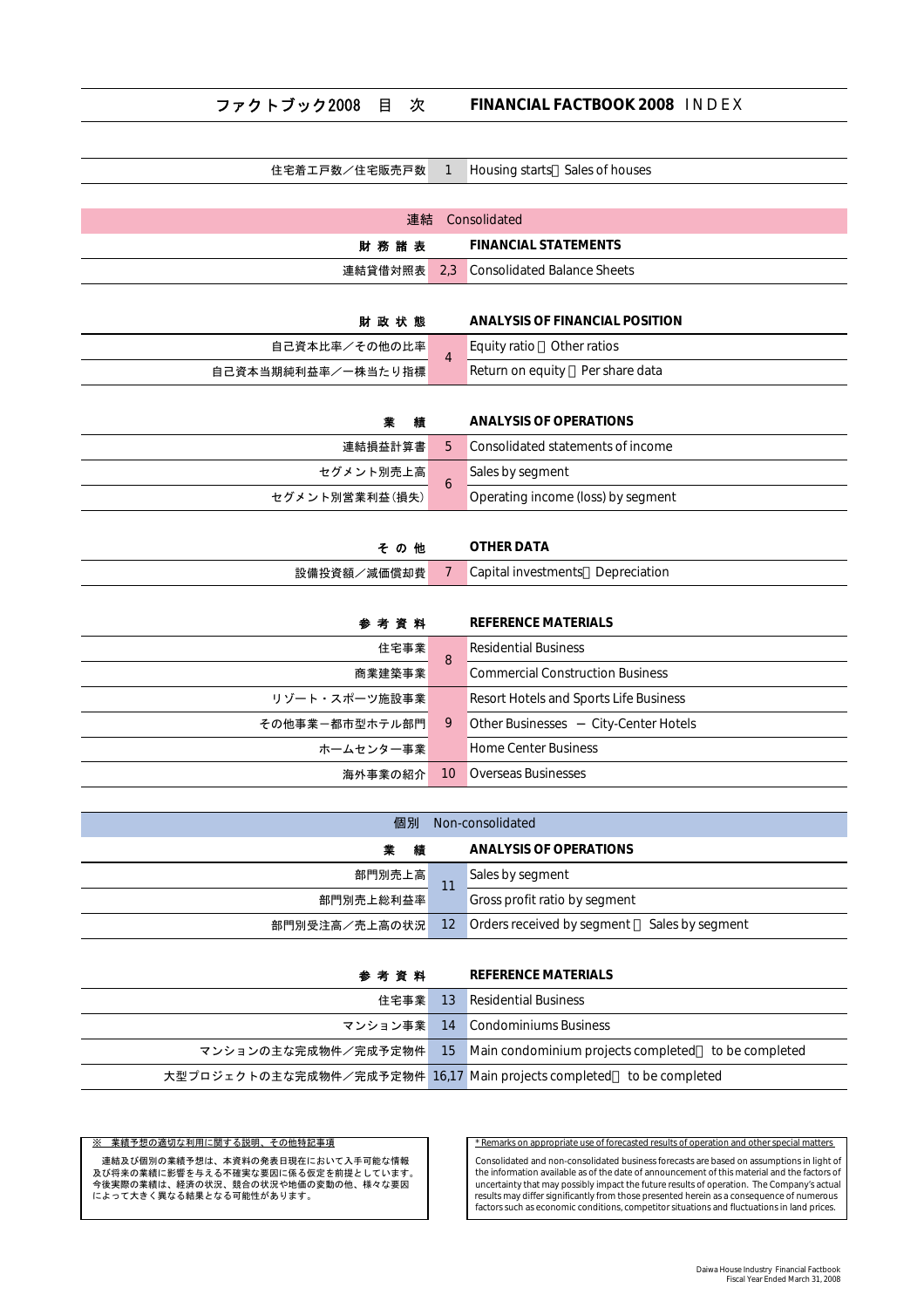### 2008年3月期 ファクトブック **FYE2008/3 Financial Factbook**



# 住宅着工戸数/住宅販売戸数

Housing starts / Sales of houses

| 住宅着工戸数                                         |                |                                                  |       |       |       |  |  |  |  |
|------------------------------------------------|----------------|--------------------------------------------------|-------|-------|-------|--|--|--|--|
| Housing starts                                 |                | (千戸/Thousands of units, プレハブシェア%/ Share data -%) |       |       |       |  |  |  |  |
| Fiscal years ended March 31                    | 2004           | 2005                                             | 2006  | 2007  | 2008  |  |  |  |  |
| 住宅着工戸数                                         | 1,174          | 1,193                                            | 1,249 | 1,285 | 1,036 |  |  |  |  |
| <b>Housing starts</b>                          |                |                                                  |       |       |       |  |  |  |  |
| 持家                                             | 373            | 367                                              | 353   | 356   | 312   |  |  |  |  |
| Private-owned housing                          |                |                                                  |       |       |       |  |  |  |  |
| 分讓(一戸建)                                        | 129            | 139                                              | 138   | 138   | 121   |  |  |  |  |
| <b>Subdivisions</b>                            |                |                                                  |       |       |       |  |  |  |  |
| 分譲(マンション)                                      | 202            | 207                                              | 231   | 242   | 160   |  |  |  |  |
| <b>Condominiums for sale</b>                   |                |                                                  |       |       |       |  |  |  |  |
| 貸家【集合住宅】                                       | 459            | 467                                              | 518   | 538   | 431   |  |  |  |  |
| <b>Rental houses</b>                           |                |                                                  |       |       |       |  |  |  |  |
|                                                |                |                                                  |       |       |       |  |  |  |  |
| プレハブ着エ戸数                                       | 159            | 160                                              | 157   | 160   | 147   |  |  |  |  |
| Prefabricated housing starts                   |                |                                                  |       |       |       |  |  |  |  |
| プレハブシェア (%)                                    | 13.5           | 13.4                                             | 12.5  | 12.4  | 14.2  |  |  |  |  |
| Prefabricated housing share (%)                |                |                                                  |       |       |       |  |  |  |  |
| 持家                                             | 65             | 66                                               | 64    | 64    | 57    |  |  |  |  |
| Private-owned houses                           |                |                                                  |       |       |       |  |  |  |  |
| プレハブシェア (%)<br>Prefabricated housing share (%) | 17.5           | 18.0                                             | 18.0  | 17.9  | 18.2  |  |  |  |  |
| 分譲(一戸建)                                        | $\overline{7}$ | 8                                                | 7     | 8     | 9     |  |  |  |  |
| <b>Subdivisions</b>                            |                |                                                  |       |       |       |  |  |  |  |
| プレハブシェア (%)                                    | 2.0            | 2.2                                              | 2.0   | 2.1   | 3.1   |  |  |  |  |
| Prefabricated housing share (%)                |                |                                                  |       |       |       |  |  |  |  |
| 貸家【集合住宅】                                       | 86             | 86                                               | 85    | 87    | 81    |  |  |  |  |
| <b>Rental houses</b>                           |                |                                                  |       |       |       |  |  |  |  |
| プレハブシェア (%)<br>Prefabricated housing share (%) | 18.8           | 18.4                                             | 16.4  | 16.2  | 18.7  |  |  |  |  |

(注)住宅着工戸数及びプレハブ着工戸数は、「住宅着工統計」(国土交通省)より

Source: Statistics for housing (including prefabricated) starts are from Housing Starts Survey by Ministry of Land, Infrastructure and Transport.

# 住宅販売戸数

| Sales of houses                         |        |        |        |        |        | (戸/Units) |
|-----------------------------------------|--------|--------|--------|--------|--------|-----------|
| Fiscal years ended March 31             | 2004   | 2005   | 2006   | 2007   | 2008   | 2009予想    |
| 住宅販売戸数<br>Sales of houses               | 42,392 | 42.855 | 43,632 | 44.983 | 44.029 | 43,700    |
| 戸建<br>Single-family houses, contracting | 10.378 | 10.410 | 9.641  | 9.309  | 9.070  | 8,650     |
| 分譲<br><b>Subdivisions</b>               | 1.765  | 2.060  | 1.944  | 1.955  | 1,685  | 1,760     |
| マンション<br><b>Condominiums for sale</b>   | 3,838  | 3,727  | 4.391  | 4,981  | 4,253  | 3,450     |
| 集合<br><b>Rental houses</b>              | 26.411 | 26.658 | 27,656 | 28.738 | 29,021 | 29,840    |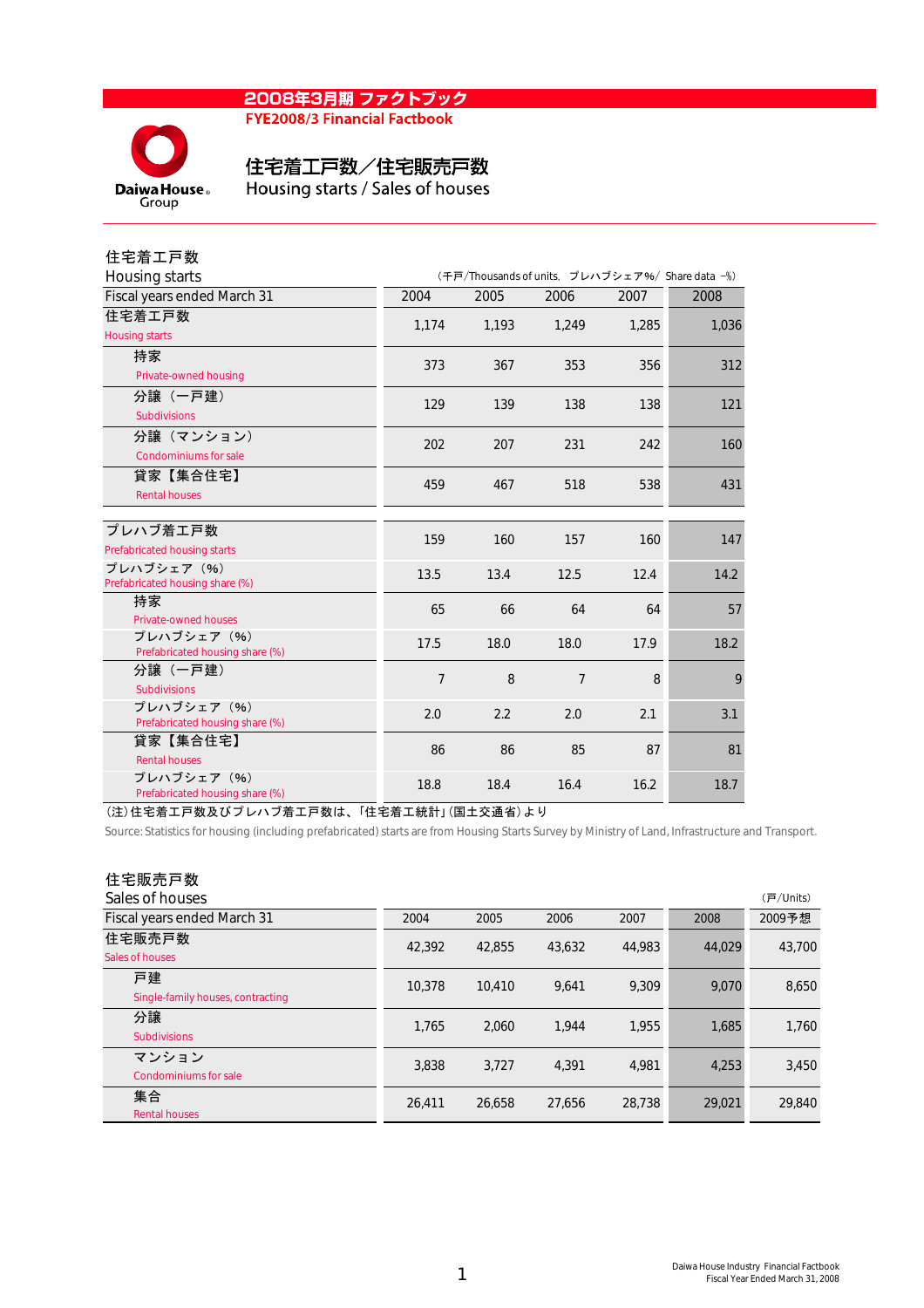# <mark>2008年3月期 ファクトブック</mark><br>FYE2008/3 Financial Factbook

E



財務諸表 **Financial statements** 

# 連結貸借対照表

**Daiwa House** 

| <b>Consolidated Balance Sheets</b> |                                     |           |           |           |           | (百万円/¥Million) |
|------------------------------------|-------------------------------------|-----------|-----------|-----------|-----------|----------------|
| Fiscal years ended March 31        |                                     | 2004      | 2005      | 2006      | 2007      | 2008           |
| 資産の部                               | <b>Assets</b>                       |           |           |           |           |                |
| 流動資産                               | <b>Current assets</b>               |           |           |           |           |                |
| 現金預金                               | Cash and cash equivalents           | 141,605   | 150,739   | 124,021   | 102,369   | 100,354        |
| 受取手形・売掛金                           | Trade notes and accounts receivable | 52,729    | 70,304    | 60,631    | 60,238    | 63,337         |
| たな卸資産                              | Inventories                         | 267,919   | 324,238   | 368,334   | 432,328   | 495,612        |
| その他の流動資産                           | Other                               | 35,806    | 69,120    | 69,192    | 72,672    | 103,470        |
| 貸倒引当金                              | Allowance for doubtful receivables  | $-1,771$  | $-1,861$  | $-2,161$  | $-1,274$  | $-897$         |
| 流動資産合計                             | <b>Total current assets</b>         | 496,290   | 612,542   | 620,019   | 666,334   | 761,877        |
| 固定資産                               | <b>Fixed assets</b>                 |           |           |           |           |                |
| 有形固定資産                             | Property, plant and equipment       | 344,268   | 441,387   | 505,471   | 602,260   | 642,816        |
| 建物及び構築物                            | <b>Buildings and structures</b>     | 117,912   | 154,714   | 180,550   | 204,361   | 237,455        |
| 土地                                 | Land                                | 210,677   | 243,698   | 286,699   | 344,107   | 341,407        |
| その他                                | Other                               | 15,676    | 42,973    | 38,220    | 53,790    | 63,951         |
| 無形固定資産                             | Intangible fixed assets             | 7,463     | 8,880     | 11,791    | 17,116    | 12,410         |
| 投資その他の資産                           | Investments and other assets        | 239,635   | 295,995   | 337,915   | 344,311   | 373,948        |
| 固定資産合計                             | <b>Total fixed assets</b>           | 591,367   | 746,264   | 855,178   | 963,688   | 1,029,175      |
| 資産合計                               | <b>Total assets</b>                 | 1,087,658 | 1,358,806 | 1,475,197 | 1,630,022 | 1,791,052      |
|                                    |                                     |           |           |           |           |                |
| 負債の部                               | <b>Liabilities</b>                  |           |           |           |           |                |
| 流動負債                               | <b>Current liabilities</b>          |           |           |           |           |                |
| 支払手形·買掛金                           | Trade notes and accounts payable    | 122,440   | 156,973   | 169,853   | 253,255   | 189,860        |
| 短期借入金                              | Short-term bank loans               | 550       | 13,175    | 6,183     | 6,933     | 11,918         |
| 一年以内返済予定の長期借入金                     | Current portion of long-term debt   | 51        | 1,367     | 2,927     | 1,070     | 1,595          |
| コマーシャル・ペーパー                        | <b>Commercial paper</b>             |           |           |           |           | 20,000         |
| 未払法人税·事業税                          | Income taxes payable                | 14,218    | 15,699    | 16,211    | 15,832    | 23,163         |
| その他の流動負債                           | Other                               | 142,193   | 198,040   | 232,192   | 212,496   | 237,786        |
| 流動負債合計                             | <b>Total current liabilities</b>    | 279,453   | 385,256   | 427,368   | 489,588   | 484,323        |
| 固定負債                               | <b>Long-term liabilities</b>        |           |           |           |           |                |
| 長期借入金                              | Long-term debt                      | 911       | 6,555     | 13,527    | 50,570    | 193,376        |
| その他の固定負債                           | Other                               | 294,851   | 371,087   | 383,109   | 428,718   | 463,911        |
|                                    |                                     |           |           |           |           |                |
| 固定負債合計                             | <b>Total long-term liabilities</b>  | 295,762   | 377,642   | 396,637   | 479,288   | 657,287        |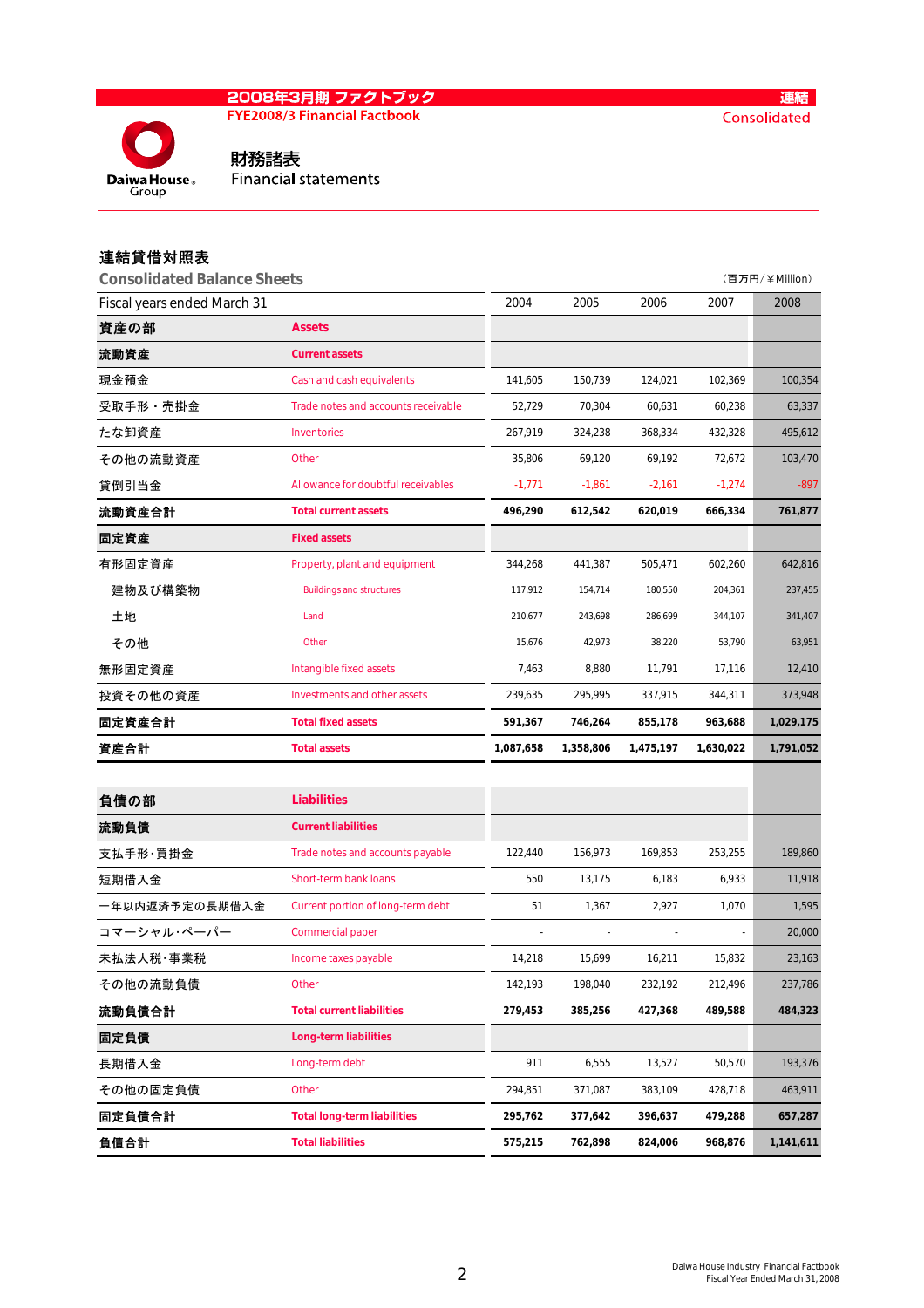

Daiwa House. Group

連結 Consolidated

財務諸表 **Financial statements** 

# 連結貸借対照表

| <b>Consolidated Balance Sheets</b> |                                                                          |           |                |                |            | (百万円/¥Million) |
|------------------------------------|--------------------------------------------------------------------------|-----------|----------------|----------------|------------|----------------|
| Fiscal years ended March 31        |                                                                          | 2004      | 2005           | 2006           | 2007       | 2008           |
| 少数株主持分                             | <b>Minority Interests</b>                                                | 19,393    | 71,798         | 74,656         |            |                |
| 資本の部                               | <b>Shareholders' equity</b>                                              |           |                |                |            |                |
| 資本金                                | <b>Common stock</b>                                                      | 110,120   | 110,120        | 110,120        |            |                |
| 資本剰余金                              | <b>Capital surplus</b>                                                   | 147,756   | 147,759        | 148,019        |            |                |
| 利益剰余金                              | <b>Retained earnings</b>                                                 | 313,214   | 325,893        | 355,494        |            |                |
| 自己株式                               | <b>Treasury stock</b>                                                    | $-3,883$  | $-4,168$       | $-3,571$       |            |                |
| 土地再評価差額金                           | Land revaluation difference                                              | $-86,199$ | $-69,229$      | $-63,392$      |            |                |
| その他有価証券評価差額金                       | Net unrealized gain<br>on available-for-sale securities                  | 12,957    | 14,662         | 30,746         |            |                |
| 為替換算調整勘定                           | Foreign currency translation adjustments                                 | $-916$    | $-927$         | $-882$         |            |                |
| 資本合計                               | <b>Total shareholders' equity</b>                                        | 493,049   | 524,109        | 576,534        |            |                |
| 負債、少数株主持分<br>及び資本合計                | <b>Total liabilities, minority interests</b><br>and shareholders' equity | 1,087,658 | 1,358,806      | 1,475,197      |            |                |
|                                    |                                                                          |           |                |                |            |                |
| 純資産の部                              | <b>Equity</b>                                                            |           |                |                |            |                |
| 株主資本                               | <b>Shareholders' equity</b>                                              |           |                |                |            |                |
| 資本金                                | <b>Common stock</b>                                                      |           | $\overline{a}$ | $\overline{a}$ | 110,120    | 110,120        |
| 資本剰余金                              | <b>Capital surplus</b>                                                   |           |                | L,             | 226,834    | 226,824        |
| 利益剰余金                              | <b>Retained earnings</b>                                                 |           |                | $\overline{a}$ | 387,842    | 381,479        |
| 自己株式                               | <b>Treasury stock</b>                                                    |           |                | ÷,             | $-7,692$   | $-19,534$      |
| 株主資本合計                             | <b>Total shareholders' equity</b>                                        |           | ÷.             | $\blacksquare$ | 717,104    | 698,891        |
| 評価・換算差額等                           | <b>Valuation and Translation Adjustments</b>                             |           |                |                |            |                |
| その他有価証券評価差額金                       | Net unrealized gain<br>on available-for-sale securities                  |           |                |                | 29,873     | 13,432         |
| 土地再評価差額金                           | Land revaluation difference                                              |           |                |                | $-86, 847$ | $-79,195$      |
| 為替換算調整勘定                           | Foreign currency translation adjustments                                 |           |                |                | $-821$     | $-556$         |
| 評価・換算差額等合計                         | <b>Total valuation</b><br>and translation adjustments                    |           | ä,             | $\blacksquare$ | $-57,795$  | $-66,320$      |
| 少数株主持分                             | <b>Minority Interests</b>                                                |           | ä,             | ä,             | 1,837      | 16,869         |
| 純資産合計                              | <b>Total equity</b>                                                      |           |                |                | 661,145    | 649,440        |
| 負債純資産合計                            | <b>Total liabilities and equity</b>                                      |           |                |                | 1,630,022  | 1,791,052      |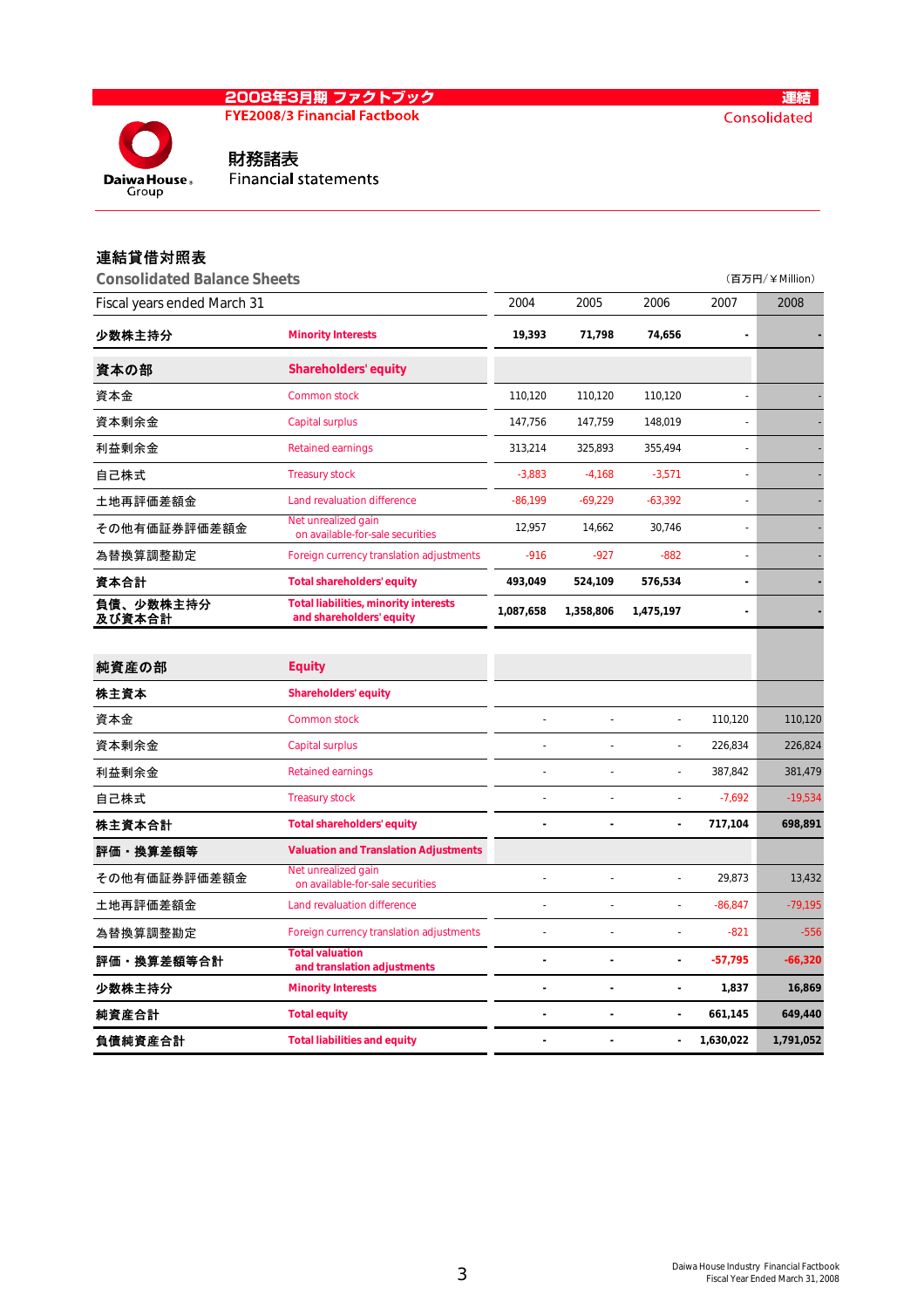**FYE2008/3 Financial Factbook** 



### 財政状態



Analysis of financial position



# 流動比率 Current ratio **- 国定比率 Fixed ratio**

自己資本当期純利益率<br>Return on equity





一株当たり純資産(左目盛)

#### (%, 一株当たり数値については円/Per share data: ¥)

| Fiscal years ended March 31                            | 2004   | 2005   | 2006     | 2007     | 2008     |
|--------------------------------------------------------|--------|--------|----------|----------|----------|
| 自己資本比率<br><b>Equity ratio</b>                          | 45.3   | 38.6   | 39.1     | 40.4     | 35.3     |
| 流動比率<br><b>Current ratio</b>                           | 177.6  | 159.0  | 145.1    | 136.1    | 157.3    |
| 固定比率<br><b>Fixed ratio</b>                             | 119.9  | 142.4  | 148.3    | 145.8    | 158.5    |
| 自己資本当期純利益率<br>Return on equity                         | 7.6    | 7.9    | 8.2      | 7.5      | 2.0      |
| 一株当たり純資産 (円)<br>Equity per share $(\yen)$              | 902.32 | 959.08 | 1,053.37 | 1,122.88 | 1,092.04 |
| (H)<br>一株当たり利益<br>Basic net income per share $(\nleq)$ | 68.16  | 73.26  | 81.88    | 81.15    | 22.46    |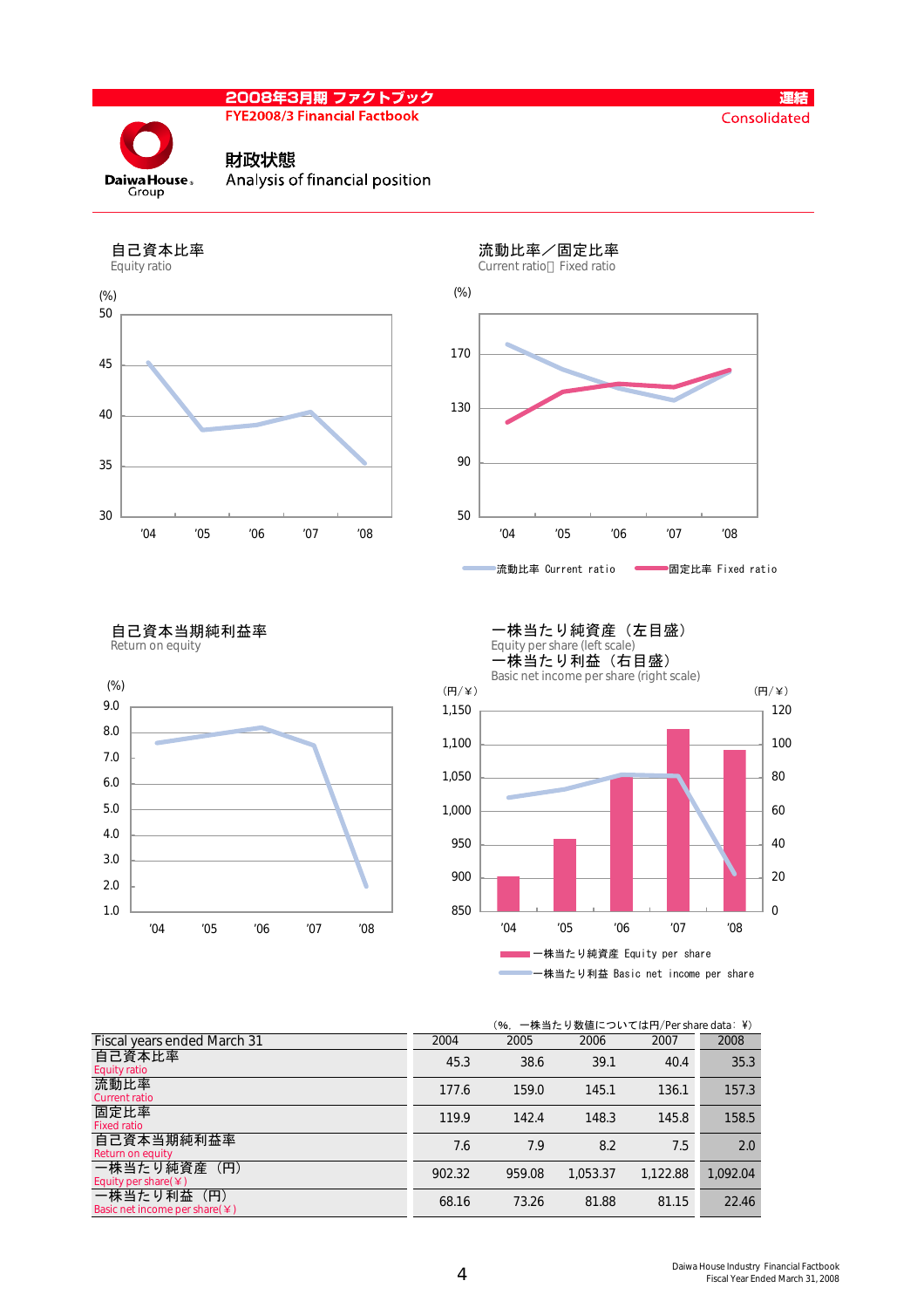

**FYE2008/3 Financial Factbook** 



Analysis of operations

### 連結損益計算書

発行済株式数(千株)

(Thousands of share)

Number of issued and outstanding shares

Consolidated statements of income

業績

|                                                        |           |           |           |           |           | (百万円/¥Million) |
|--------------------------------------------------------|-----------|-----------|-----------|-----------|-----------|----------------|
| Fiscal years ended March 31                            | 2004      | 2005      | 2006      | 2007      | 2008      | 2009予想         |
| 売上高                                                    | 1,224,647 | 1,365,913 | 1,528,983 | 1,618,450 | 1,709,254 | 1,750,000      |
| <b>Net sales</b>                                       |           |           |           |           |           |                |
| 売上原価                                                   | 963,457   | 1,082,132 | 1,213,644 | 1,283,587 | 1,360,348 |                |
| Cost of sales                                          |           |           |           |           |           |                |
| 販売費及び一般管理費                                             | 201,529   | 215,932   | 235,266   | 249,183   | 259,784   |                |
| Selling, general and administrative expenses           |           |           |           |           |           |                |
| 営業利益                                                   | 59,660    | 67,849    | 80,072    | 85,678    | 89,120    | 95,000         |
| <b>Operating income</b>                                |           |           |           |           |           |                |
| 受取利息·配当金<br>Interest income and dividends              | 650       | 1,067     | 1,590     | 2,142     | 2,602     |                |
| 持分法による投資利益                                             |           |           |           |           |           |                |
| Equity in earnings of associated companies             | 2,383     | 1,610     | 350       | 289       | 315       |                |
| 営業外収益計                                                 |           |           |           |           |           |                |
| Other income                                           | 16,902    | 11,860    | 29,063    | 10,609    | 10,176    |                |
| 支払利息                                                   |           |           |           |           |           |                |
| Interest expense                                       | 422       | 736       | 1,321     | 1,750     | 3,371     |                |
| 営業外費用計                                                 |           |           | 6,062     |           |           |                |
| Other expenses                                         | 3,972     | 5,500     |           | 6,931     | 38,006    |                |
| 経常利益                                                   | 72,590    | 74,209    | 103,073   | 89,356    | 61,290    | 93,500         |
| <b>Ordinary income</b>                                 |           |           |           |           |           |                |
| 特別利益                                                   | 6,633     | 2,130     | 2,422     | 1,911     | 1,708     |                |
| <b>Extraordinary income</b>                            |           |           |           |           |           |                |
| 特別損失                                                   | 11,327    | 13,231    | 23,340    | 14,818    | 38,135    |                |
| <b>Extraordinary expenses</b>                          |           |           |           |           |           |                |
| 税金等調整前当期純利益                                            | 67,896    | 63,108    | 82,155    | 76,449    | 24,862    |                |
| Income before income taxes and minority interests      |           |           |           |           |           |                |
| 法人税等<br>Income taxes                                   | 29,608    | 20,356    | 33,645    | 29,982    | 12,068    |                |
| 少数株主利益又は損失                                             |           |           |           |           |           |                |
| Minority interests in net income(loss) of subsidiaries | 1,031     | 2,489     | 3,325     | 73        | $-285$    |                |
| 当期純利益                                                  |           |           |           |           |           |                |
| <b>Net income</b>                                      | 37,256    | 40,262    | 45,184    | 46,393    | 13,079    | 52,000         |
|                                                        |           |           |           |           |           |                |
| 一株当たり利益(円)                                             |           |           |           |           |           |                |
| Basic net income per share ()                          | 68.16     | 73.26     | 81.88     | 81.15     | 22.46     | 89.77          |
| ・株当たり配当金(円)                                            |           |           |           |           |           |                |
| Dividend per share ()                                  | 15.00     | 17.00     | 20.00     | 20.00     | 24.00     | 24.00          |
| 配当性向(%)                                                |           |           |           |           |           |                |
| Dividend payout ratio (%)                              | 22.0      | 23.2      | 24.4      | 24.6      | 106.8     | 26.7           |
| 金融収支                                                   | 227       | 331       | 269       | 392       | $-769$    |                |
| Balance between financial income and expenses          |           |           |           |           |           |                |

546,915 587,158 579,256 -

546,426 546,222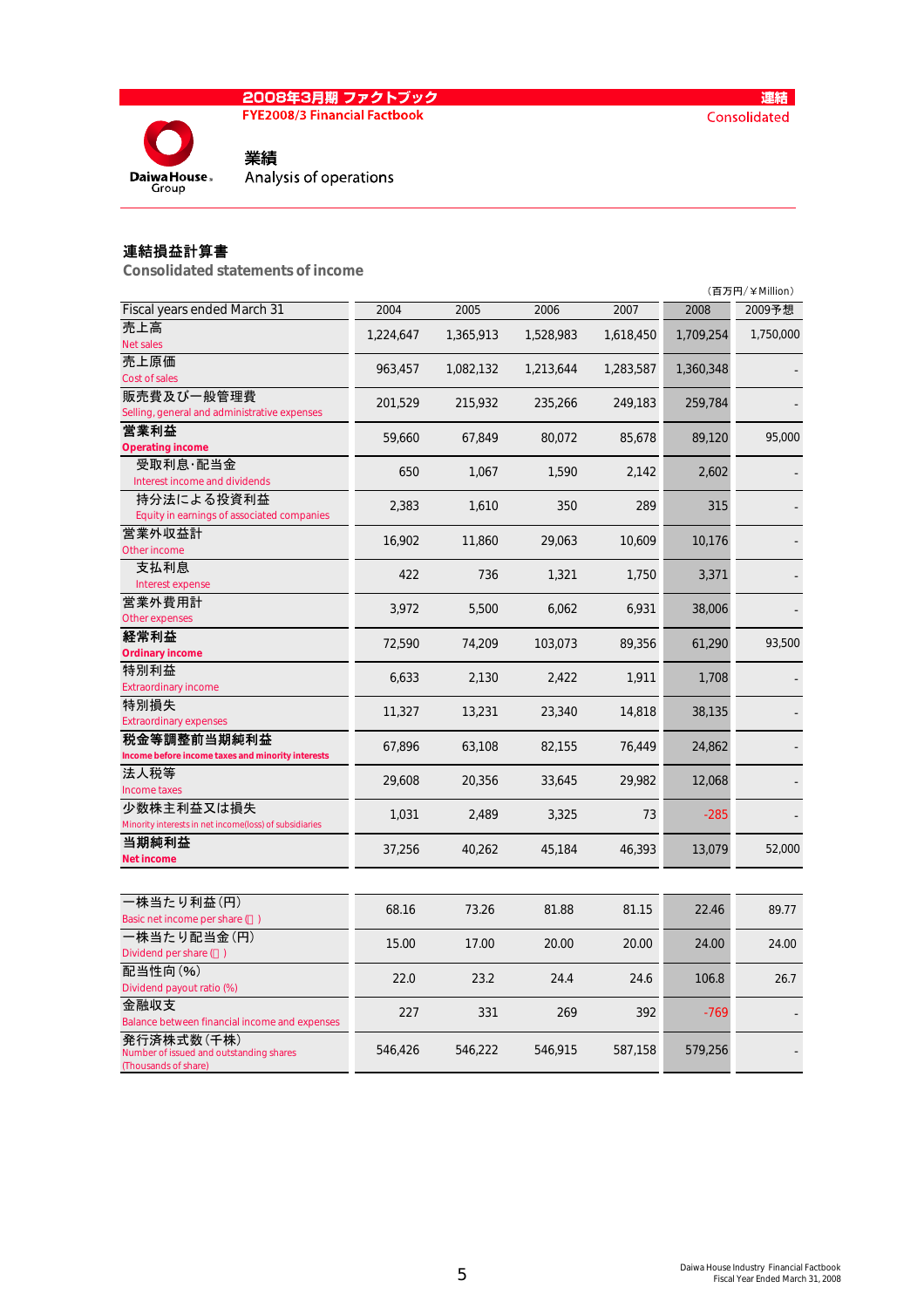# <mark>2008年3月期 ファクトブック</mark><br>FYE2008/3 Financial Factbook



業績 Analysis of operations

|  | セグメント別売上高       |  |
|--|-----------------|--|
|  | Color buscament |  |

| Sales by segment                                               |           |           |           |           |           | (百万円/¥Million) |
|----------------------------------------------------------------|-----------|-----------|-----------|-----------|-----------|----------------|
| Fiscal years ended March 31                                    | 2004      | 2005      | 2006      | 2007      | 2008      | 2009予想         |
| 住宅事業<br><b>Residential Business</b>                            | 800,630   | 854,574   | 909.587   | 965.898   | 1,004,365 | 970,000        |
| 商業建築事業<br><b>Commercial Construction Business</b>              | 276,988   | 363,830   | 445,251   | 477.692   | 512.734   | 565,000        |
| リゾート・スポーツ施設事業<br><b>Resort Hotels and Sports Life Business</b> | 53,612    | 55,748    | 66,482    | 67,762    | 63,701    | 68,000         |
| ホームセンター事業<br><b>Home Center Business</b>                       | 57.226    | 59.164    | 63.273    | 62.241    | 62.623    | 67,000         |
| その他事業<br><b>Other Businesses</b>                               | 97.766    | 104.129   | 121.982   | 124,646   | 143,346   | 160,000        |
| 消去又は全社<br><b>Eliminations/Corporate</b>                        | $-61,576$ | $-71,533$ | $-77,594$ | $-79.790$ | $-77.517$ | $-80,000$      |
| 合計<br>Total                                                    | 1,224,647 | 1,365,913 | 1,528,983 | 1,618,450 | 1,709,254 | 1,750,000      |

### セグメント別営業利益(損失)

| Operating income (loss) by segment                             |           |           |           |           |           | (百万円/¥Million) |
|----------------------------------------------------------------|-----------|-----------|-----------|-----------|-----------|----------------|
| Fiscal years ended March 31                                    | 2004      | 2005      | 2006      | 2007      | 2008      | 2009予想         |
| 住宅事業<br><b>Residential Business</b>                            | 48.792    | 50,046    | 50,965    | 53,166    | 53,738    | 45,500         |
| 商業建築事業<br><b>Commercial Construction Business</b>              | 20.844    | 27.420    | 39.517    | 46.933    | 50,507    | 64,500         |
| リゾート・スポーツ施設事業<br><b>Resort Hotels and Sports Life Business</b> | $-620$    | 1.507     | 635       | 1,013     | 40        | 100            |
| ホームセンター事業<br><b>Home Center Business</b>                       | 138       | 100       | 1.106     | 1,771     | 1,807     | 2,200          |
| その他事業<br><b>Other Businesses</b>                               | 2,823     | 3,534     | 4,558     | 4,373     | 4,560     | 5,200          |
| 消去又は全社<br><b>Eliminations/Corporate</b>                        | $-12.316$ | $-14.760$ | $-16,711$ | $-21,579$ | $-21,533$ | $-22,500$      |
| 合計<br>Total                                                    | 59,660    | 67,849    | 80,072    | 85.678    | 89.120    | 95,000         |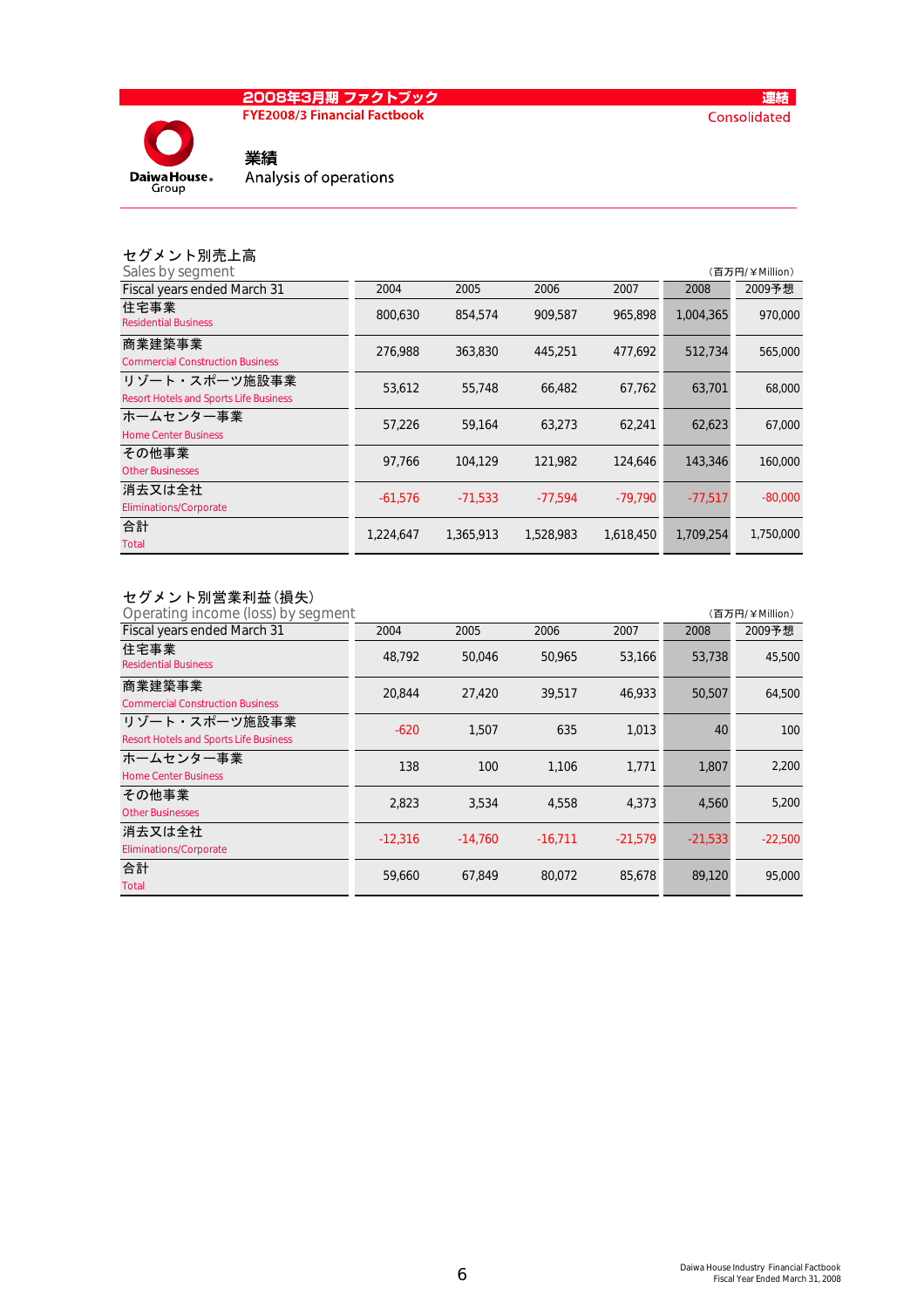

### 設備投資額/減価償却費

Capital investments Depreciation

### (百万円/¥Million)



■設備投資額 Capital investments ■減価償却費 Depreciation

# 設備投資額<br>Capital investments

| Capital investments                                            |        |        |         |         |         | (百万円/¥Million) |
|----------------------------------------------------------------|--------|--------|---------|---------|---------|----------------|
| Fiscal years ended March 31                                    | 2004   | 2005   | 2006    | 2007    | 2008    | 2009予想         |
| 設備投資額<br><b>Capital investments</b>                            | 20,107 | 56.695 | 110.143 | 136,171 | 103.856 | 140,000        |
| 住宅事業<br><b>Residential Business</b>                            | 6.687  | 7.699  | 12,642  | 12.599  | 10.484  | 26,000         |
| 商業建築事業<br><b>Commercial Construction Business</b>              | 4.465  | 31,908 | 77.100  | 98.812  | 71.060  | 93,000         |
| リゾート・スポーツ施設事業<br><b>Resort Hotels and Sports Life Business</b> | 2.271  | 850    | 3.072   | 2.677   | 2.794   | 2.200          |
| ホームセンター事業<br><b>Home Center Business</b>                       | 2.097  | 725    | 611     | 3.119   | 733     | 600            |
| その他事業<br><b>Other Businesses</b>                               | 4.916  | 15,842 | 17,410  | 19.907  | 18.719  | 19,000         |
| 消去又は全社<br><b>Eliminations/Corporate</b>                        | $-331$ | $-331$ | $-694$  | $-945$  | 63      | $-800$         |

### 減価償却費

| Depreciation                                                   |        |        |        |        |        | (百万円/¥Million) |
|----------------------------------------------------------------|--------|--------|--------|--------|--------|----------------|
| Fiscal years ended March 31                                    | 2004   | 2005   | 2006   | 2007   | 2008   | 2009予想         |
| 減価償却費<br><b>Depreciation</b>                                   | 15,165 | 19.242 | 26.814 | 29.536 | 35,621 | 40,000         |
| 住宅事業<br><b>Residential Business</b>                            | 4,821  | 4.486  | 5.227  | 5.515  | 6.956  | 7,600          |
| 商業建築事業<br><b>Commercial Construction Business</b>              | 2.770  | 4.622  | 7.897  | 8.971  | 10.923 | 12,500         |
| リゾート・スポーツ施設事業<br><b>Resort Hotels and Sports Life Business</b> | 1,530  | 1.869  | 1.918  | 1.915  | 2.579  | 2.900          |
| ホームセンター事業<br><b>Home Center Business</b>                       | 647    | 704    | 665    | 736    | 875    | 900            |
| その他事業<br><b>Other Businesses</b>                               | 3,628  | 5.875  | 9.635  | 11.096 | 13,085 | 14,800         |
| 消去又は全社<br><b>Eliminations/Corporate</b>                        | 1,766  | 1,684  | 1.470  | 1.299  | 1.200  | 1,300          |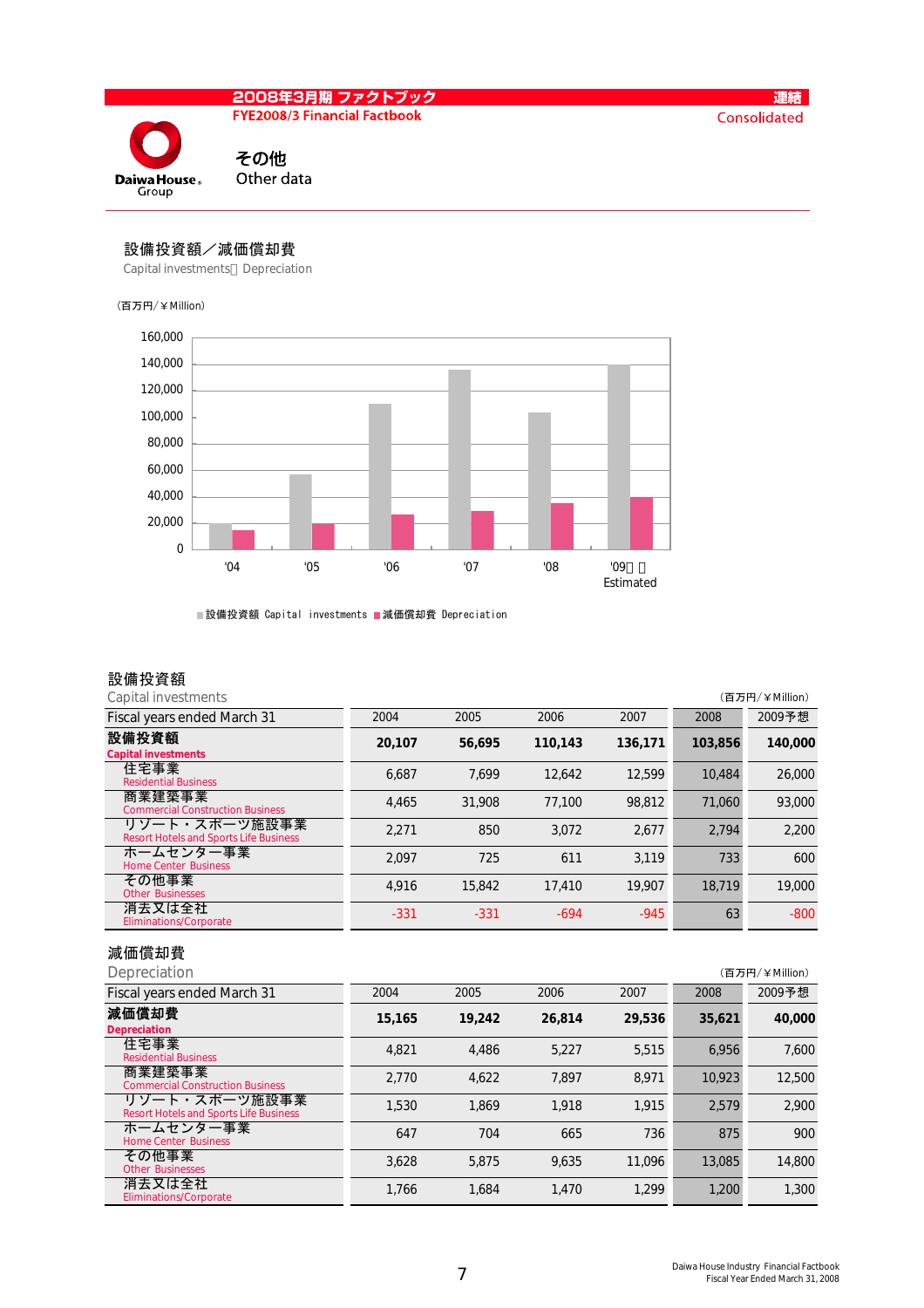### 2008年3月期 ファクトブック **FYE2008/3 Financial Factbook**

**Daiwa House Group** 

# 参考資料

Reference materials

### 住宅事業/管理戸数の推移

Residential Business Management of residential housing units (戸数/Units) Residential Business Management of residential housing units

| <u>Kesideritiai Dusiriess – iviariagerrierit or resideritiai riousirig uriits</u> |                                                            |         |         |         | \ <i>I</i> 30X/UIIIL3/ |
|-----------------------------------------------------------------------------------|------------------------------------------------------------|---------|---------|---------|------------------------|
| Fiscal years ended March 31                                                       |                                                            | 2005    | 2006    | 2007    | 2008                   |
| 大和リビング                                                                            | 賃貸住宅管理戸数<br>Management of rental housing units             | 106,650 | 131,583 | 159,288 | 187,460                |
| Daiwa Living Co., Ltd.                                                            | 一括借上 (入居保証) 戸数<br>Lump-sum contracts (occupancy guarantee) | 79,930  | 101,371 | 126,647 | 152,012                |
|                                                                                   | 入居率(%)<br>Occupancy rates(%)                               | 96.7    | 97.1    | 96.3    | 96.6                   |
| 大和リース                                                                             | 賃貸住宅管理戸数<br>Management of rental housing units             | 2.036   | 2.872   | 3.851   | 4,565                  |
| Daiwa Lease Co., Ltd.                                                             | 一括借上 (入居保証) 戸数<br>Lump-sum contracts (occupancy quarantee) | 1,902   | 2.738   | 3,717   | 4,425                  |
|                                                                                   | 入居率(%)<br>Occupancy rates(%)                               | 92.9    | 92.0    | 93.4    | 95.3                   |
| 日本住宅流通                                                                            | 賃貸住宅管理戸数<br>Management of rental housing units             | 7,250   | 8,543   | 9,757   | 10,783                 |
| Nihon Jyutaku Ryutu Co., Ltd.                                                     | 一括借上(入居保証)戸数<br>Lump-sum contracts (occupancy guarantee)   | 6,363   | 6,927   | 8,029   | 8,991                  |
|                                                                                   | 入居率(%)<br>Occupancy rates(%)                               | 98.2    | 95.0    | 93.8    | 94.3                   |
| 3社計                                                                               | 賃貸住宅管理戸数<br>Management of rental housing units             | 115,936 | 142,998 | 172.896 | 202,808                |
| <b>Total</b>                                                                      | 一括借上(入居保証)戸数<br>Lump-sum contracts (occupancy quarantee)   | 88,195  | 111,036 | 138,393 | 165,428                |
|                                                                                   | 入居率(%)<br>Occupancy rates(%)                               | 96.7    | 96.8    | 96.1    | 96.5                   |
| 分譲型マンション管理戸数/<br>ダイワサードス                                                          | 管理戸数<br>Management of condominium units                    | 42,388  | 46,355  | 52,587  | 58,275                 |
| Management of condominium units<br>Daiwa Service Co., Ltd.                        | 管理組合からの受託棟数<br><b>Consignment agreements with HOAs</b>     | 788     | 857     | 928     | 1,028                  |
|                                                                                   |                                                            |         |         |         |                        |

# 商業建築事業/貸付可能面積の推移

| <b>Commercial Construction Business</b> | Total leasing floor space                                                 |           |           |           | ※入居面積/賃貸可能面積 |
|-----------------------------------------|---------------------------------------------------------------------------|-----------|-----------|-----------|--------------|
| Fiscal years ended March 31             |                                                                           | 2005      | 2006      | 2007      | 2008         |
| 大和リース                                   | 貸付可能面積(m <sup>2</sup> )<br>Total leasing floor space(m <sup>2</sup> )     | 956,829   | 1,083,127 | 1,250,863 | 1,424,599    |
| Daiwa Lease Co., Ltd.                   | 入居賃貸面積(m <sup>2</sup> )<br>Leasing floor space occupied (m <sup>2</sup> ) | 943,581   | 1,068,375 | 1,225,480 | 1,389,283    |
|                                         | テナント数<br><b>Tenants</b>                                                   | 1,349     | 1,598     | 1,882     | 2,092        |
|                                         | 入居率 (%) ※<br>Occupancy rates (%)                                          | 98.6      | 98.6      | 98.0      | 97.5         |
| 大和情報サービス                                | 貸付可能面積(m2)<br>Total leasing floor space(m <sup>2</sup> )                  | 624,207   | 724,342   | 891,904   | 1,004,589    |
| Daiwa Information Service Co., Ltd.     | 入居賃貸面積(m <sup>2</sup> )<br>Leasing floor space occupied (m <sup>2</sup> ) | 617,083   | 720,424   | 886,370   | 991,153      |
|                                         | テナント数<br><b>Tenants</b>                                                   | 920       | 1,058     | 1,405     | 1,564        |
|                                         | 入居率 (%) ※<br>Occupancy rates (%)                                          | 98.9      | 99.5      | 99.4      | 98.7         |
| ダイワロイヤル                                 | 貸付可能面積(m <sup>2</sup> )<br>Total leasing floor space(m <sup>2</sup> )     | 707,371   | 792,299   | 871,292   | 920,013      |
| Daiwa Royal Co., Ltd.                   | 入居賃貸面積(m <sup>2</sup> )<br>Leasing floor space occupied (m <sup>2</sup> ) | 704,845   | 790,273   | 867,054   | 914,545      |
|                                         | テナント数<br><b>Tenants</b>                                                   | 1,221     | 1,351     | 1,488     | 1,583        |
|                                         | 入居率 (%) ※<br>Occupancy rates (%)                                          | 99.6      | 99.7      | 99.5      | 99.4         |
| 3社計                                     | 貸付可能面積(m2)<br>Total leasing floor space(m <sup>2</sup> )                  | 2,288,407 | 2,599,768 | 3,014,059 | 3,349,201    |
| <b>Total</b>                            | 入居賃貸面積(m <sup>2</sup> )<br>Leasing floor space occupied (m <sup>2</sup> ) | 2,265,509 | 2,579,072 | 2,978,904 | 3,294,981    |
|                                         | テナント数<br><b>Tenants</b>                                                   | 3,490     | 4,007     | 4,775     | 5,239        |
|                                         | 入居率 (%) ※<br>Occupancy rates (%)                                          | 99.0      | 99.2      | 98.8      | 98.4         |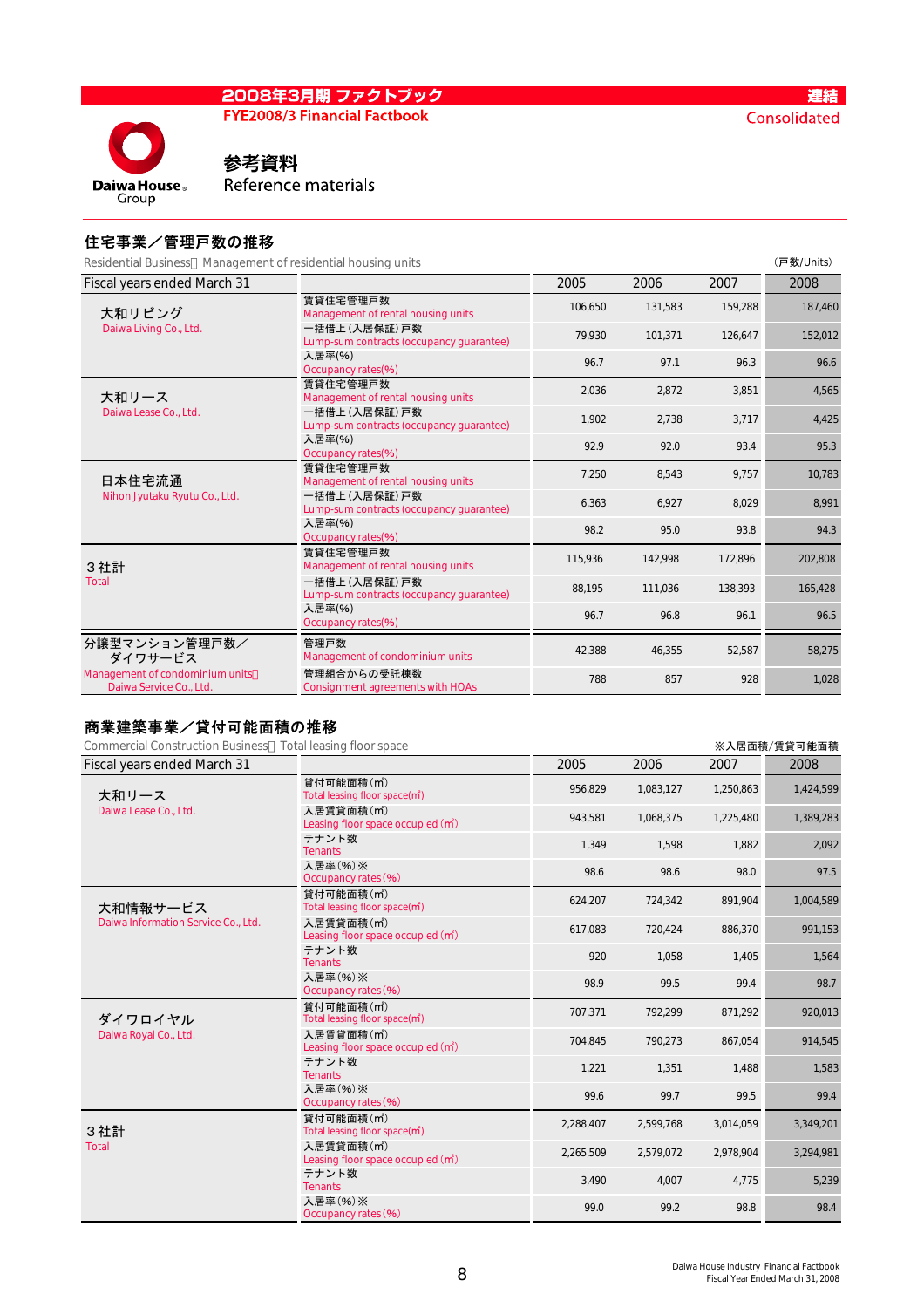**FYE2008/3 Financial Factbook** 



連結 Consolidated

参考資料 Reference materials

### リゾート・スポーツ施設事業

Resort Hotels and Sports Life Business

| ダイワロイヤルホテルズ                                       |    |                   |                                                                               |               |                         |
|---------------------------------------------------|----|-------------------|-------------------------------------------------------------------------------|---------------|-------------------------|
| DAIWA ROYAL HOTELS<br>Fiscal years ended March 31 |    |                   | 2006                                                                          | 2007          | $(\lambda)$<br>2008     |
| 宿泊お客様数                                            | 上期 | <b>First half</b> | 1,669,329                                                                     | 1,761,123     | 1,636,366               |
| Number of quests                                  | 下期 | Second half       | 1,439,925                                                                     | 1,525,192     | 1,463,770               |
| 客室稼働率(%)                                          | 上期 | <b>First half</b> | 55.3                                                                          | 58.9          | 55.8                    |
| Room occupancy rates()                            | 下期 | Second half       | 57.8                                                                          | 53.2          | 53.4                    |
| メンバーズ期末会員数<br>Number of Daiwa Royal club members  |    |                   | 9,921                                                                         | 9.288         | 8,968                   |
| ゴルフ場                                              |    |                   | (注) ホテル数は30ヶ所 / (Note) 30 hotels.                                             |               |                         |
| Golf courses                                      |    |                   |                                                                               |               | $(\lambda)$             |
| Fiscal years ended March 31                       |    |                   | 2006                                                                          | 2007          | 2008                    |
| ゴルフ場ご利用お客様数                                       | 上期 | <b>First half</b> | 191,718                                                                       | 186,052       | 194,684                 |
| Number of guests                                  | 下期 | Second half       | 145,741                                                                       | 161,573       | 159,077                 |
| 期末会員数                                             | 上期 | <b>First half</b> | 5,461                                                                         | 5,237         | 5,054                   |
| <b>Number of members</b>                          | 下期 | Second half       | 5,339                                                                         | 5,161         | 4,928                   |
|                                                   |    |                   | (注) ゴルフ場は10ヶ所 / (Note) 10 golf courses.                                       |               |                         |
| スポーツクラブNAS<br>Sports club NAS                     |    |                   |                                                                               |               | (人)                     |
| Fiscal years ended March 31                       |    |                   | 2006                                                                          | 2007          | 2008                    |
| 期末会員数<br>Number of members                        |    |                   | 96,835                                                                        | 97,270        | 93,034                  |
|                                                   |    |                   |                                                                               |               |                         |
|                                                   |    |                   | (注)スポーツクラブは49ヶ所 /                                                             |               | (Note) 49 sports clubs. |
| その他事業—都市型ホテル部門                                    |    |                   |                                                                               |               |                         |
| Other Businesses City-Center Hotels               |    |                   |                                                                               |               | (客室数/Rooms)             |
| Fiscal years ended March 31                       |    |                   | 2006                                                                          | 2007          | 2008                    |
| 客室稼働率(%)                                          | 上期 | <b>First half</b> | 78.1                                                                          | 75.6          | 78.3                    |
| Room occupancy rates()                            | 下期 | Second half       | 76.5                                                                          | 75.5          | 74.2                    |
| ダイワロイネットホテル(ダイワロイヤル)                              |    |                   | (3)                                                                           | (8)           | (10)                    |
| Daiwa Roynet Hotels<br>ロイトン札幌 (大和ハウス工業)           |    |                   | 599<br>(1)                                                                    | 1,675<br>(1)  | 2,085<br>(1)            |
| <b>Royton Sapporo</b>                             |    |                   | 292                                                                           | 292           | 292                     |
| 大阪第一ホテル(大阪マルビル)<br><b>OSAKA DAI-ICHI HOTEL</b>    |    |                   | (1)<br>448                                                                    | (1)<br>448    | (1)<br>447              |
| 合計<br><b>Total</b>                                |    |                   | (5)<br>1,339                                                                  | (10)<br>2.415 | (12)<br>2.824           |
|                                                   |    |                   |                                                                               | (注)           | ()内はホテル数                |
|                                                   |    |                   | (Note) Figures in parentheses indicate the number of hotels in each category. |               |                         |
| ホームセンター事業<br><b>Home Center Business</b>          |    |                   |                                                                               |               | (千人/Thousands, 円/¥)     |
| Fiscal years ended March 31                       |    |                   | 2006                                                                          | 2007          | 2008                    |
| 購入お客様数                                            | 上期 | <b>First half</b> | 13,103                                                                        | 12,481        | 12,179                  |
| Number of customers                               | 下期 | Second half       | 12,101                                                                        | 11,732        | 11,576                  |
| お客様1人当たり購入単価<br>Sales account per customer        | 上期 | <b>First half</b> | 2,230                                                                         | 2,282         | 2,337                   |

Fiscal years ended March 31 **2008** 2007 2008 2007 2008 2007 2008 期末店舗面積(外売場を除く)(㎡) ce (except out-mall selling space) ( 期末店舗数(店) Number of s 40 196,192 207,476 233,936 42 47

| 448.     | 447  |
|----------|------|
| (10)     | (12) |
| 2<br>415 | 2824 |

(注) リフォームを除く / (Note) Excluding home renovation.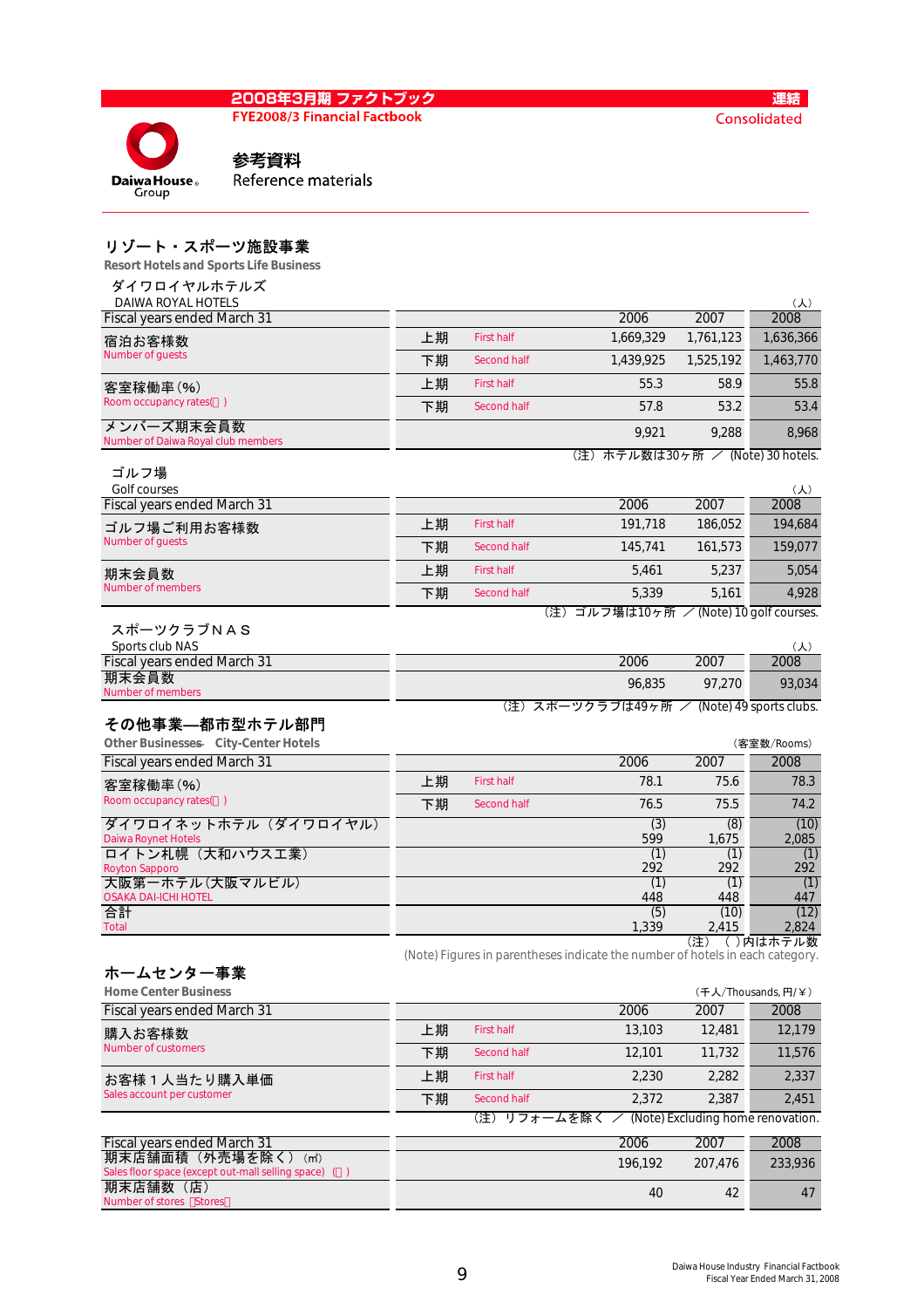

### 連結 Consolidated

# 参考資料

Reference materials

### 海外事業の紹介

Overseas Businesses

#### 拠点紹介 At a glance

| 国       | 地区             | 会社名                                                               | 事業内容                                      |
|---------|----------------|-------------------------------------------------------------------|-------------------------------------------|
| Nation  | Area           | Company                                                           | <b>Businesses</b>                         |
|         |                | 大連民航大厦有限公司                                                        | ホテル事業                                     |
|         |                | Dalian Civil Aviation Hotel Co., Ltd.                             | <b>Hotel business</b>                     |
|         |                | 大連槐城別墅有限公司                                                        | 賃貸住宅事業                                    |
|         |                | Dalian Acacia Town Villa Co., Ltd.                                | <b>Rental housing business</b>            |
|         |                | 大連付家庄国際村有限公司                                                      | 賃貸住宅事業                                    |
|         | Dalian         | Dalian Fujiazhuang International Villa Co., Ltd.                  | <b>Rental housing business</b>            |
|         |                | 大和事務処理中心 (大連) 有限公司                                                | BPO事業*                                    |
|         |                | DH (Dalian) Administrative Management Consulting Center Co., Ltd. | <b>Clerical work outsourcing</b>          |
|         |                | 大連大和中盛房地産有限公司                                                     | 不動産開発事業                                   |
|         |                | Dalian Dahezhongsheng Estate Co., Ltd.                            | Development and marketing of condominiums |
| China   |                | 北京東苑公寓有限公司                                                        | 賃貸住宅事業                                    |
|         | <b>Beijing</b> | Beijing East Palace Apartment Co., Ltd.                           | <b>Rental housing business</b>            |
|         |                | 天津九河国際村有限公司                                                       | 賃貸住宅事業                                    |
|         | Tianjin        | Tianjin Jiuhe International Villa Co., Ltd.                       | <b>Rental housing business</b>            |
|         |                | 大和房屋(蘇州)房地産開発有限公司                                                 | 不動産開発事業                                   |
|         | Suzhou         | Daiwa House (Suzhou) Real Estate Development Co., Ltd.            | Development and marketing of condominiums |
|         |                | 上海国際房産有限公司                                                        | 賃貸住宅事業                                    |
|         |                | Shanghai International Realty Co., Ltd.                           | <b>Rental housing business</b>            |
|         | Shanghai       | 上海事務所                                                             |                                           |
|         |                | Shanghai Office                                                   |                                           |
|         |                | ハノイ事務所                                                            |                                           |
| Vietnam | Hanoi          | <b>Hanoi Office</b>                                               |                                           |
|         |                |                                                                   | *BPO事業=ビジネス・プロセス・アウトソーシング事業               |

### 新規事業

New Businesses

| 社名                           | 物件名称<br>【事業内容】                                                                                      | 概要                      |                                  | 事業スケジュール                |         |  |
|------------------------------|-----------------------------------------------------------------------------------------------------|-------------------------|----------------------------------|-------------------------|---------|--|
| Company name                 | Project name<br><b>Businesses</b>                                                                   | Overview                |                                  | Schedule                |         |  |
|                              |                                                                                                     | 敷地面積                    | 63,549 <sup> m<sup>2</sup></sup> | 着工                      | 2007.3  |  |
|                              | <b>Yihe Champs-Elysees</b>                                                                          | Site area               |                                  | Construction            |         |  |
|                              |                                                                                                     | 延床面積                    | $117,533 \,\text{m}^2$           | 販売開始                    | 2007.10 |  |
|                              | 【マンション/商業施設】                                                                                        | <b>Total floor area</b> |                                  | <b>Marketing starts</b> |         |  |
|                              | <b>[Condominium</b>                                                                                 | 販売戸数                    | 933                              | 竣工                      | 2008.10 |  |
|                              | $\angle$ Commercial construction]                                                                   | Number of units sold    |                                  | Completion              |         |  |
| Dalian Dahezhongsheng        | Former site of medical university<br>(tentative name)<br>【マンション/ホテル/商業施設】<br>【Condominium / Hotels/ | 敷地面積                    | 156,440 m                        | 着工                      | 2009    |  |
| Estate Co., Ltd.             |                                                                                                     | Site area               |                                  | Construction            |         |  |
|                              |                                                                                                     | 延床面積                    | 496,230 m <sup>2</sup>           | 販売開始                    | 2010    |  |
|                              |                                                                                                     | <b>Total floor area</b> |                                  | <b>Marketing starts</b> |         |  |
|                              |                                                                                                     | 販売戸数                    | 約2,600                           | 竣工                      | 2010    |  |
|                              | $\angle$ Commercial construction]                                                                   | Number of units sold    |                                  | Completion              |         |  |
|                              |                                                                                                     | 敷地面積                    | 76,572m <sup>2</sup>             | 着工                      | 2008    |  |
| (蘇州)房地産                      | <b>Suzhou Industrial Park</b>                                                                       | Site area               |                                  | Construction            |         |  |
| 開発有限公司                       | (tentative name)                                                                                    | 延床面積                    | 122,515 m <sup>2</sup>           | 販売開始                    | 2009    |  |
| Daiwa House (Suzhou) Real    | 【マンション/商業施設】                                                                                        | <b>Total floor area</b> |                                  | <b>Marketing starts</b> |         |  |
| Estate Development Co., Ltd. | <b>[Condominium</b>                                                                                 | 販売戸数                    | 約1,000                           | 竣工                      | 2009    |  |
|                              | $\angle$ Commercial construction]                                                                   | Number of units sold    |                                  | Completion              |         |  |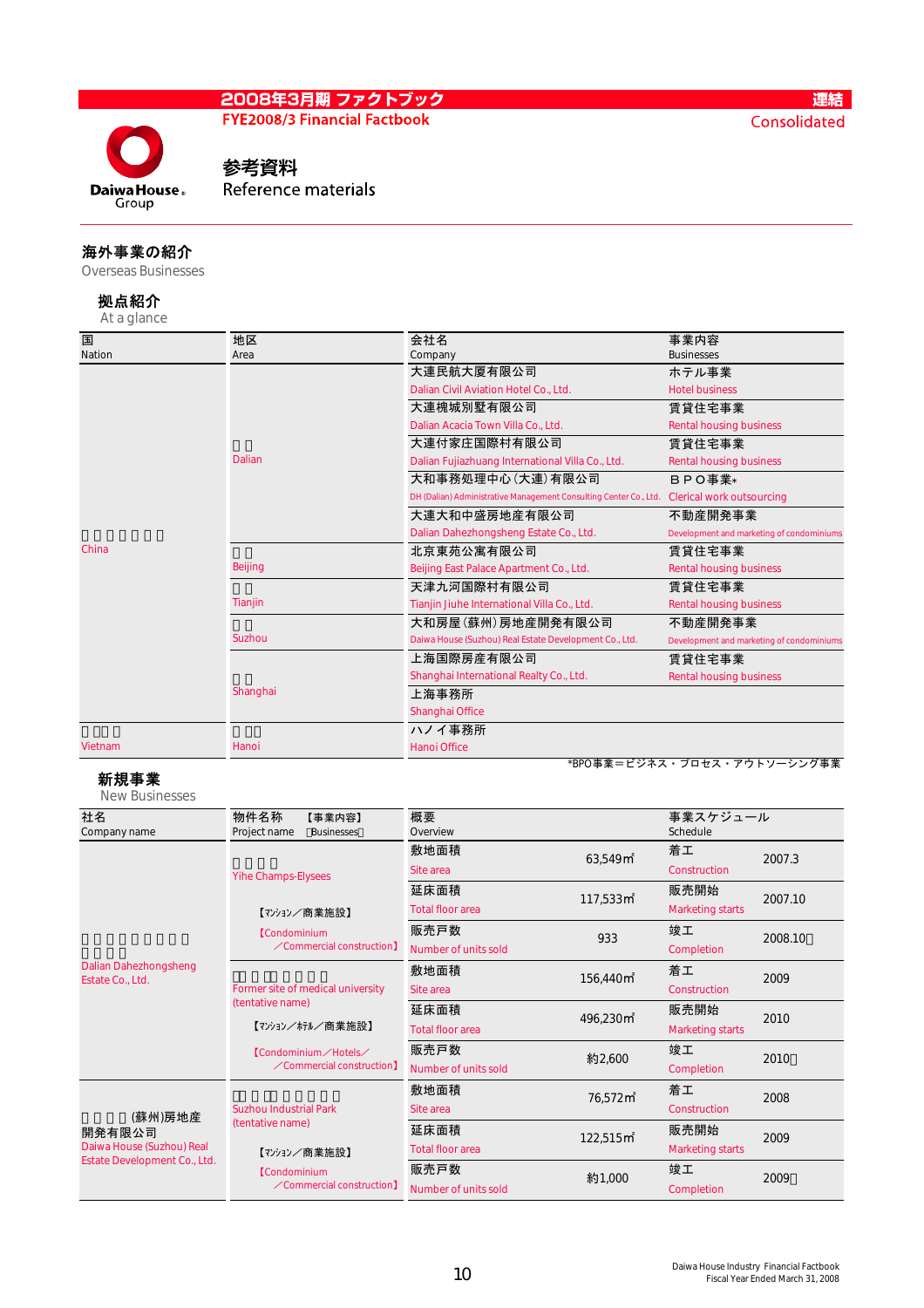# <mark>2008年3月期 ファクトブック</mark><br>FYE2008/3 Financial Fact Book





業績 Analysis of operations

# 部門別売上高

| Sales by segment                                 |           |           |           |           |           | (百万円/¥Million) |
|--------------------------------------------------|-----------|-----------|-----------|-----------|-----------|----------------|
| Fiscal years ended March 31                      | 2004      | 2005      | 2006      | 2007      | 2008      | 2009予想         |
| 戸建住宅<br>Single-family houses, contracting        | 288,226   | 297,715   | 290,196   | 286,088   | 289,612   | 276,600        |
| 集合住宅<br><b>Rental houses</b>                     | 223,803   | 229,032   | 243,180   | 256,175   | 283,748   | 295,100        |
| 流通店舗<br><b>Commercial facilities</b>             | 136,977   | 150,957   | 164,970   | 170,906   | 172,749   | 188,300        |
| 建築<br>Distributions, office buildings, factories | 98,868    | 116,102   | 120,467   | 124,753   | 115,348   | 138,000        |
| 分譲住宅<br><b>Subdivisions</b>                      | 38,133    | 45,563    | 44,059    | 45,681    | 40,025    | 41,900         |
| マンション建物<br><b>Condominiums for sale</b>          | 80,115    | 83,508    | 100,024   | 108,008   | 94,305    | 81,000         |
| 土地<br>Land                                       | 92,936    | 101,939   | 106,567   | 121,412   | 133,804   | 150,700        |
| 仲介他<br>Real estate agency services, etc.         | 8,454     | 9,005     | 10,025    | 12,363    | 17,736    | 19,600         |
| 観光<br>Resort hotels and golf courses             | 56,568    | 58,562    | 58,969    | 60,274    | 10,330    | 8,800          |
| ホームセンター<br>Home center                           | 57,232    |           |           |           |           |                |
| 合計<br><b>Total</b>                               | 1,081,312 | 1,092,383 | 1,138,461 | 1,185,664 | 1,157,660 | 1,200,000      |

### 部門別売上総利益率

| Gross profit ratio by segment              |      |      |      |      |      | $(\%)$ |
|--------------------------------------------|------|------|------|------|------|--------|
| Fiscal years ended March 31                | 2004 | 2005 | 2006 | 2007 | 2008 | 2009予想 |
| 戸建住宅                                       | 24.6 | 23.5 | 23.1 | 23.1 | 23.0 | 23.1   |
| Single-family houses, contracting          |      |      |      |      |      |        |
| 集合住宅<br><b>Rental houses</b>               | 24.2 | 23.9 | 23.9 | 24.1 | 23.7 | 22.6   |
|                                            |      |      |      |      |      |        |
| 流通店舗                                       | 20.9 | 19.9 | 20.8 | 20.5 | 21.4 | 20.8   |
| <b>Commercial facilities</b>               |      |      |      |      |      |        |
| 建築                                         | 14.6 | 14.8 | 16.9 | 19.0 | 18.8 | 18.0   |
| Distributions, office buildings, factories |      |      |      |      |      |        |
| 分譲住宅                                       | 22.2 | 20.0 | 19.5 | 20.1 | 19.0 | 18.9   |
| <b>Subdivisions</b>                        |      |      |      |      |      |        |
| マンション建物                                    | 18.6 | 20.7 | 21.1 | 19.1 | 16.4 | 12.7   |
| <b>Condominiums for sale</b>               |      |      |      |      |      |        |
| 土地                                         | 9.7  | 8.7  | 8.3  | 11.2 | 11.5 | 16.5   |
| Land                                       |      |      |      |      |      |        |
| 仲介他                                        | 25.5 | 26.5 | 30.6 | 47.7 | 56.6 | 52.6   |
| Real estate agency services, etc.          |      |      |      |      |      |        |
| 観光                                         | 27.4 | 29.3 | 28.9 | 29.8 | 25.3 | 22.7   |
| Resort hotels and golf courses             |      |      |      |      |      |        |
| ホームセンター                                    | 28.7 |      |      |      |      |        |
| Home center                                |      |      |      |      |      |        |
| 合計                                         | 21.7 | 20.8 | 20.9 | 21.4 | 21.1 | 20.8   |
| <b>Total</b>                               |      |      |      |      |      |        |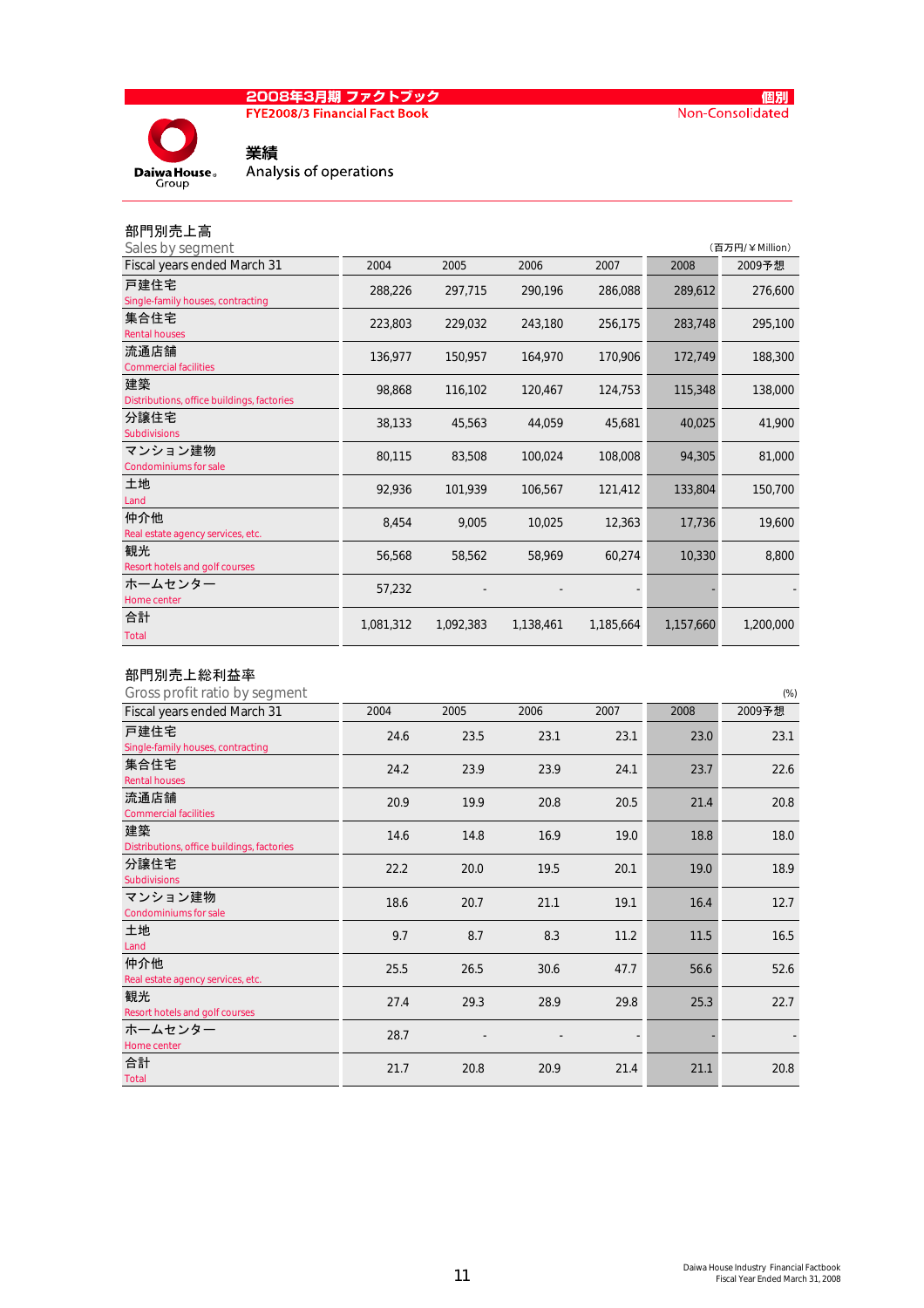**FYE2008/3 Financial Fact Book** 

業績

Daiwa House<sub>®</sub> Group

# Analysis of operations

### 部門別受注高/売上高の状況

Orders received by segment Sales by segment

| ш<br>m.<br>ı |  |  |  |
|--------------|--|--|--|
|--------------|--|--|--|

| Orders received    |         |                                            |                          |           |          |           | (戸/Units, 億円/¥100 Million) |                        |  |
|--------------------|---------|--------------------------------------------|--------------------------|-----------|----------|-----------|----------------------------|------------------------|--|
|                    | 門<br>部  |                                            |                          | 2007/03   |          | 2008/03   |                            | 2009/03予想<br>Estimated |  |
|                    |         |                                            | 戸数/Units                 | 金額/Amount | 戸数/Units | 金額/Amount | 戸数/Units                   | 金額/Amount              |  |
| 建築請負               | 戸建住宅    | Single-family houses, contracting          | 9,283                    | 2,882     | 8,571    | 2,784     | 8,340                      | 2,760                  |  |
| Construction       | 集合住宅    | <b>Rental houses</b>                       | 29,246                   | 2,741     | 28,515   | 2,801     | 29,160                     | 2,920                  |  |
|                    | 流通店舗    | <b>Commercial facilities</b>               | -                        | 1,699     | -        | 1,759     |                            | 1,948                  |  |
|                    | 築<br>建  | Distributions, office buildings, factories |                          | 1,276     |          | 1,445     |                            | 1,352                  |  |
|                    | 計<br>小  | Sub-total                                  | 38,529                   | 8,599     | 37,086   | 8,790     | 37,500                     | 8,980                  |  |
| 不動産                | 分譲住宅    | <b>Subdivisions</b>                        | 1,890                    | 441       | 1,753    | 416       | 1,840                      | 434                    |  |
| <b>Real estate</b> | マンション建物 | <b>Condominiums for sale</b>               | 4,918                    | 1,057     | 3,669    | 824       | 3,460                      | 810                    |  |
|                    | Ŧ.<br>地 | Land                                       | -                        | 1,255     | -        | 1,321     |                            | 1,492                  |  |
|                    | 仲介ほか    | Real estate agency services, etc.          | $\overline{\phantom{0}}$ | 125       | -        | 197       |                            | 196                    |  |
|                    | 計<br>小  | Sub-total                                  | 6,808                    | 2,879     | 5,422    | 2,760     | 5,300                      | 2,932                  |  |
| 観光                 |         | Resort hotels and golf courses             | $\overline{\phantom{a}}$ | 602       | -        | 103       |                            | 88                     |  |
|                    | 計<br>合  | <b>Total</b>                               | 45,337                   | 12,082    | 42,508   | 11,654    | 42,800                     | 12,000                 |  |

# 売上高

| Sales              |         |                                            |        |           |          |           | (戸/Units, 億円/¥100 Million) |           |  |
|--------------------|---------|--------------------------------------------|--------|-----------|----------|-----------|----------------------------|-----------|--|
|                    |         |                                            |        | 2007/03   |          | 2008/03   |                            | 2009/03予想 |  |
|                    |         | 門<br>部                                     |        |           |          |           | Estimated                  |           |  |
|                    |         |                                            |        | 金額/Amount | 戸数/Units | 金額/Amount | 戸数/Units                   | 金額/Amount |  |
| 建築請負               | 戸建住宅    | Single-family houses, contracting          | 9,309  | 2,860     | 9,070    | 2,896     | 8,650                      | 2,766     |  |
| Construction       | 集合住宅    | <b>Rental houses</b>                       | 28,738 | 2,561     | 29,021   | 2,837     | 29,840                     | 2,951     |  |
|                    | 流通店舗    | <b>Commercial facilities</b>               |        | 1,709     |          | 1,727     |                            | 1,883     |  |
|                    | 築<br>建  | Distributions, office buildings, factories |        | 1,247     |          | 1,153     |                            | 1,380     |  |
|                    | 計<br>小  | Sub-total                                  | 38,047 | 8,379     | 38,091   | 8,614     | 38,490                     | 8,980     |  |
| 不動産                | 分譲住宅    | <b>Subdivisions</b>                        | 1,955  | 456       | 1,685    | 400       | 1,760                      | 419       |  |
| <b>Real estate</b> | マンション建物 | <b>Condominiums for sale</b>               | 4,981  | 1,080     | 4,253    | 943       | 3,450                      | 810       |  |
|                    | 地<br>土  | Land                                       |        | 1,214     |          | 1,338     |                            | 1,507     |  |
|                    | 仲介ほか    | Real estate agency services, etc.          |        | 123       |          | 177       |                            | 196       |  |
|                    | 計<br>小  | Sub-total                                  | 6,936  | 2,874     | 5,938    | 2,858     | 5,210                      | 2,932     |  |
| 観光                 |         | Resort hotels and golf courses             |        | 602       |          | 103       |                            | 88        |  |
|                    | 計<br>合  | <b>Total</b>                               | 44,983 | 11,856    | 44,029   | 11,576    | 43,700                     | 12,000    |  |

(注)億円未満は切り捨てて表示しております。

(Note) Amounts less than 100 million have been eliminated.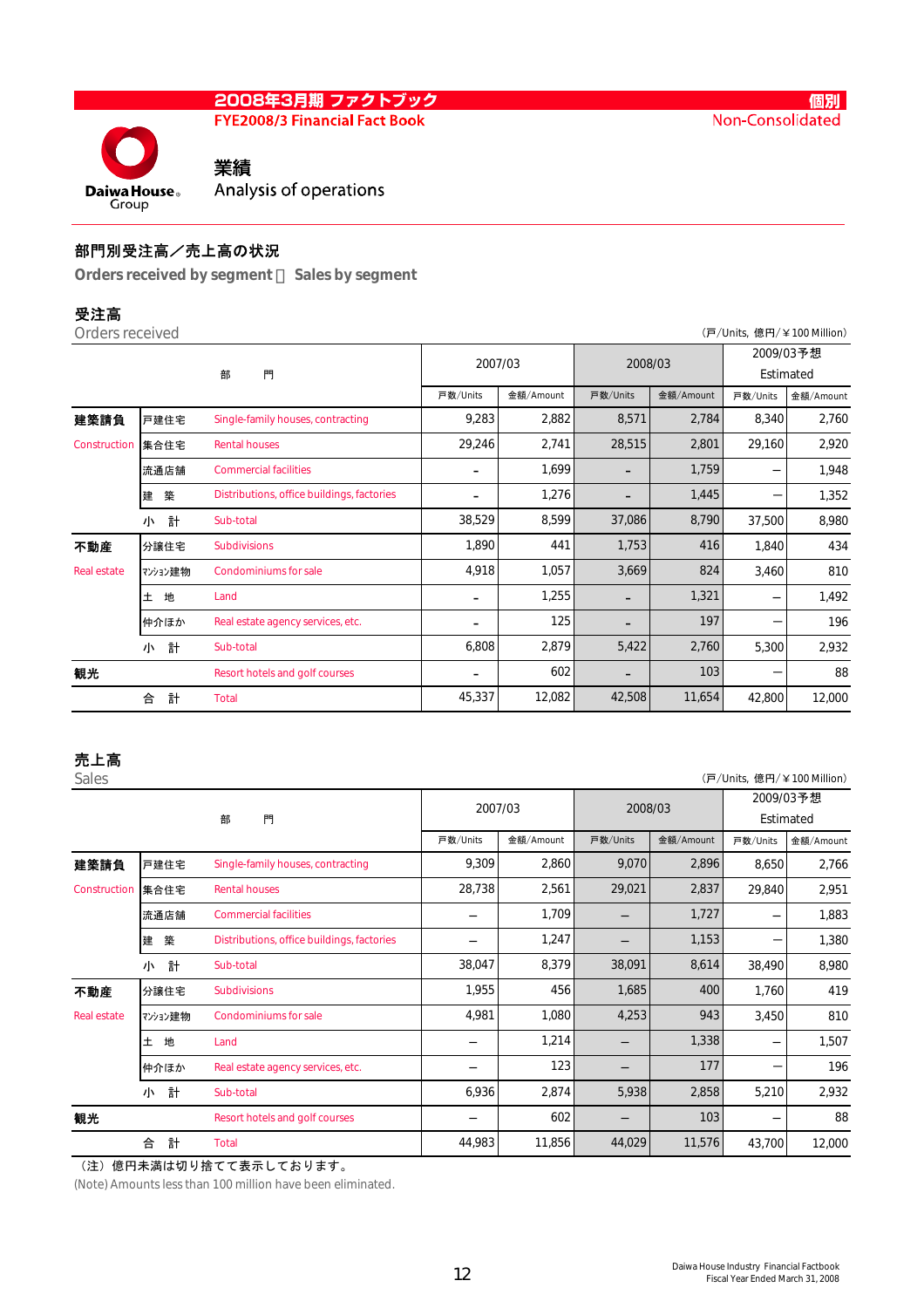### 2008年3月期 ファクトブック **FYE2008/3 Financial Factbook**

Daiwa House<sub>®</sub>

Group

個別 Non-Consolidated

### 参考資料 Reference materials

### 住宅事業

Residential Business

### 受注経路(住宅+集合)

|         |                                   | Order receipt channels (Single-family houses and rental houses)            |         |         | $(\%)$         |
|---------|-----------------------------------|----------------------------------------------------------------------------|---------|---------|----------------|
|         | Fiscal years ended March 31       |                                                                            | 2006    | 2007    | 2008           |
| 展示場     |                                   | <b>Model house exhibitions</b>                                             | 27      | 28      | 29             |
| 紹介      |                                   | <b>Referral sale</b>                                                       | 48      | 46      | 46             |
| キャンペーン  |                                   | Promotional campaigns                                                      | 11      | 11      | 11             |
| その他     |                                   | Other                                                                      | 14      | 15      | 14             |
|         | 建替比率(建替+住替)                       |                                                                            |         |         |                |
|         | Percentage of reconstruction      |                                                                            |         |         | $(\%)$         |
|         | Fiscal years ended March 31       |                                                                            | 2006    | 2007    | 2008           |
| 建替比率    |                                   | Percentage of reconstruction                                               | 30      | 28      | 27             |
| 住宅展示場   |                                   |                                                                            |         |         |                |
|         | Model house exhibitions           |                                                                            |         |         |                |
|         | Fiscal years ended March 31       |                                                                            | 2006    | 2007    | 2008           |
| 住宅展示場数  |                                   | Number of model house exhibitions                                          | 281     | 277     | 260            |
|         | 住宅展示場来場者数 (組)                     | Number of family groups visiting                                           | 136,406 | 107,704 | 102,218        |
| 1展示場当たり | 住宅展示場来場者数 (組)                     | Average number of family group visits per<br>single model house exhibition | 485     | 389     | 393            |
|         | 街角LABO展示場数                        | <b>Number of LABO exhibitions</b>                                          | 26      | 45      | 62             |
|         |                                   |                                                                            |         |         |                |
| 平均売上金額  |                                   |                                                                            |         |         |                |
|         | Average sales per unit            |                                                                            |         |         | (百万円/¥Million) |
|         | Fiscal years ended March 31       |                                                                            | 2006    | 2007    | 2008           |
|         | 鉄骨                                | Steel-frame                                                                | 27.7    | 27.9    | 28.8           |
| 戸建      | 木造                                | Wood-frame                                                                 | 27.8    | 29.8    | 32.0           |
|         | Single-family houses, contracting |                                                                            | 27.7    | 28.0    | 28.9           |
|         | 鉄骨                                | Steel-frame                                                                | 22.8    | 23.4    | 23.7           |
| 分譲      | 木造                                | Wood-frame                                                                 | 22.2    | 22.9    | 23.9           |
|         | <b>Subdivisions</b>               |                                                                            | 22.7    | 23.4    | 23.8           |
|         | 低層                                | Steel-frame (low-rise)                                                     | 8.4     | 8.5     | 8.8            |
| 集       | 中高層                               | Steel-frame (high and mid-rise)                                            | 11.6    | 12.7    | 17.7           |
| 合       | 木造                                | Wood-frame                                                                 | 8.1     | 8.1     | 8.3            |
|         | <b>Rental houses</b>              |                                                                            | 8.7     | 8.8     | 9.7            |
| 平均売上面積  |                                   |                                                                            |         |         |                |

Average area per unit (της ανεταστικής της ανεταστικής της ανεταστικής της ανεταστικής της ανεταστικής (πής αν Fiscal years ended March 31 2008 2007 2008 鉄骨 Steel-frame 145.0 140.0 138.6 木造 Wood-frame 137.3 137.5 136.9 Single-family houses, contracting 138.5 鉄骨 Steel-frame 124.7 124.9 123.4 木造 Wood-frame 123.0 118.0 120.8 Subdivisions 124.4 124.1 123.2 低層 Steel-frame (low-rise) 48.6 47.3 48.5 集 中高層 Steel-frame (high and mid -rise) 72.4 57.6 71.7 合 木造 Wood-frame 54.0 50.8 51.5 Rental houses  $\sim$  50.8  $\sim$  48.2  $\sim$  50.8  $\sim$  48.2  $\sim$  50.8 分 譲 戸 建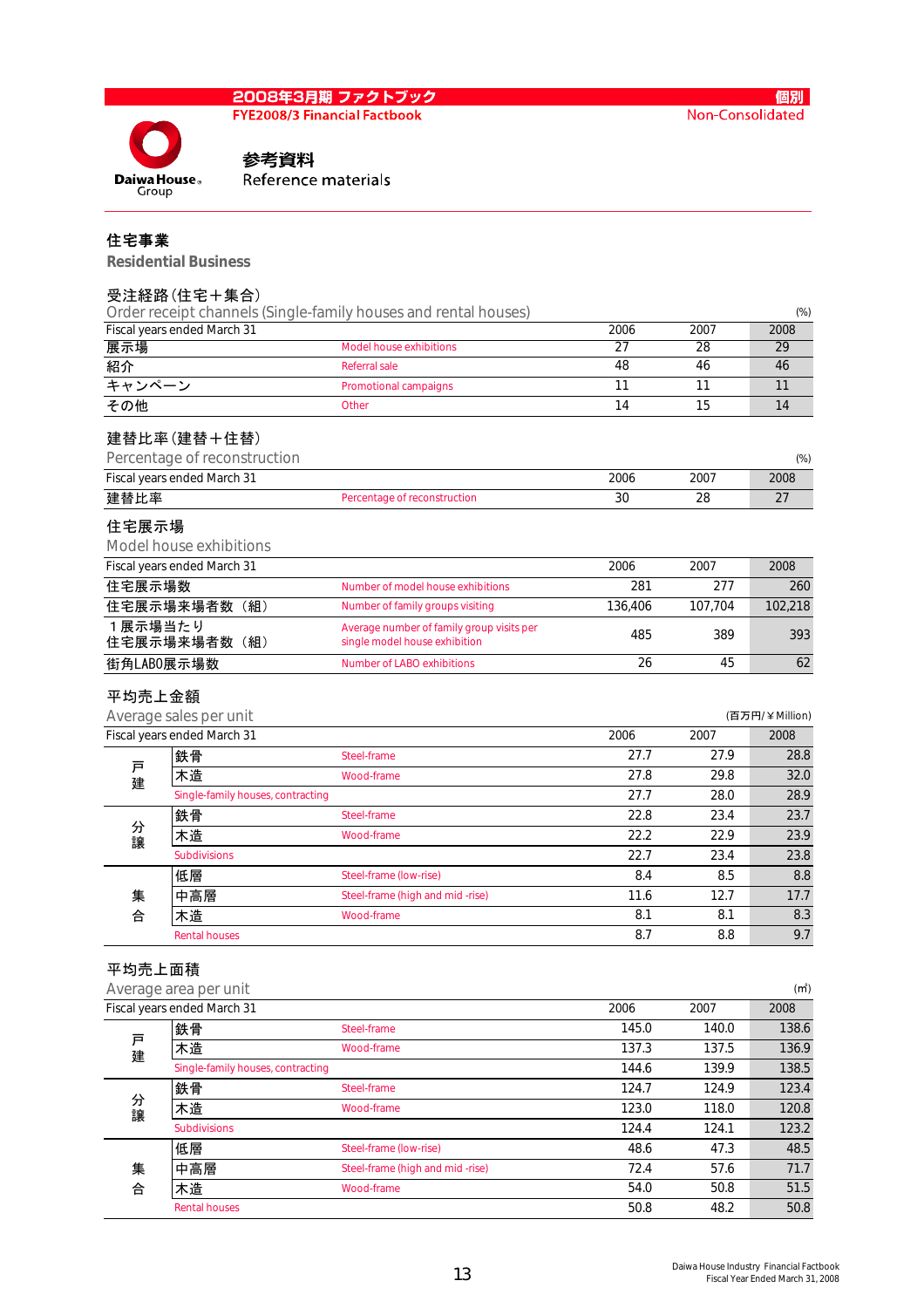<mark>2008年3月期 ファクトブック</mark><br>FYE2008/3 Financial Factbook

Daiwa House<sub>®</sub> Group

### 参考資料 Reference materials

# マンション事業

Condominiums Business

### 売上高の状況

| <b>Sales</b>  |      |       |             |              |                                 | million)                  |
|---------------|------|-------|-------------|--------------|---------------------------------|---------------------------|
| 地区            |      | 戸数    | 専有面積        | 金額           | 平均専有面積                          | 平均売上金額                    |
| Region        |      | Units | Floor space | Total amount | Average floor<br>space per unit | Average sales<br>per unit |
| 北海道           | 2007 | 480   | 42,273      | 15,278       | 88.1                            | 31.8                      |
| Hokkaido      | 2008 | 437   | 28,926      | 9,338        | 66.2                            | 21.4                      |
| 東北            | 2007 | 528   | 41,397      | 12,965       | 78.4                            | 24.6                      |
| <b>Tohoku</b> | 2008 | 377   | 28,636      | 8,880        | 76.0                            | 23.6                      |
| 関東            | 2007 | 1,698 | 127,093     | 55,453       | 74.9                            | 32.7                      |
| Kanto         | 2008 | 1,235 | 90,282      | 47,862       | 73.1                            | 38.8                      |
| 中部            | 2007 | 643   | 57,027      | 23,195       | 88.7                            | 36.1                      |
| Chubu         | 2008 | 510   | 43,901      | 16,445       | 86.1                            | 32.2                      |
| 近畿            | 2007 | 1,012 | 81,787      | 28,476       | 80.8                            | 28.1                      |
| Kinki         | 2008 | 1,043 | 81,253      | 36,540       | 77.9                            | 35.0                      |
| 中国            | 2007 | 119   | 9,249       | 3,712        | 77.7                            | 31.2                      |
| Chugoku       | 2008 | 128   | 10,010      | 3,237        | 78.2                            | 25.3                      |
| 九州            | 2007 | 501   | 43,007      | 16,158       | 85.8                            | 32.3                      |
| Kyushu        | 2008 | 523   | 43,156      | 16,687       | 82.5                            | 31.9                      |
| 合計            | 2007 | 4,981 | 401,833     | 155,237      | 80.7                            | 31.2                      |
| Total         | 2008 | 4,253 | 326,165     | 138,990      | 76.7                            | 32.7                      |

### 完成在庫の状況

| Stock of completed construction | million) |       |             |              |                                 |
|---------------------------------|----------|-------|-------------|--------------|---------------------------------|
| 地区                              |          |       | 専有面積        | 金額           | 平均専有面積                          |
| Region                          |          | Units | Floor space | Total amount | Average floor<br>space per unit |
| 北海道                             | 2007     | 8     | 923         | 451          | 115.4                           |
| Hokkaido                        | 2008     | 143   | 13,369      | 3,420        | 93.5                            |
| 東北                              | 2007     | 184   | 15,625      | 4,260        | 84.9                            |
| <b>Tohoku</b>                   | 2008     | 152   | 11,963      | 3,843        | 78.7                            |
| 関東                              | 2007     | 211   | 16,018      | 5,215        | 75.9                            |
| Kanto                           | 2008     | 397   | 31,550      | 11,958       | 79.5                            |
| 中部                              | 2007     | 38    | 3,535       | 1,152        | 93.0                            |
| Chubu                           | 2008     | 191   | 17,119      | 5,019        | 89.6                            |
| 近畿                              | 2007     | 98    | 8,297       | 2,296        | 84.7                            |
| <b>Kinki</b>                    | 2008     | 115   | 8,946       | 3,079        | 77.8                            |
| 中国                              | 2007     | 8     | 647         | 200          | 80.9                            |
| Chugoku                         | 2008     | 25    | 1,845       | 446          | 73.8                            |
| 九州                              | 2007     | 42    | 3,667       | 1,147        | 87.3                            |
| Kyushu                          | 2008     | 123   | 10,210      | 2,839        | 83.0                            |
| 合計                              | 2007     | 589   | 48,713      | 14,721       | 82.7                            |
| <b>Total</b>                    | 2008     | 1,146 | 95,002      | 30,603       | 82.9                            |

個別

Non-Consolidated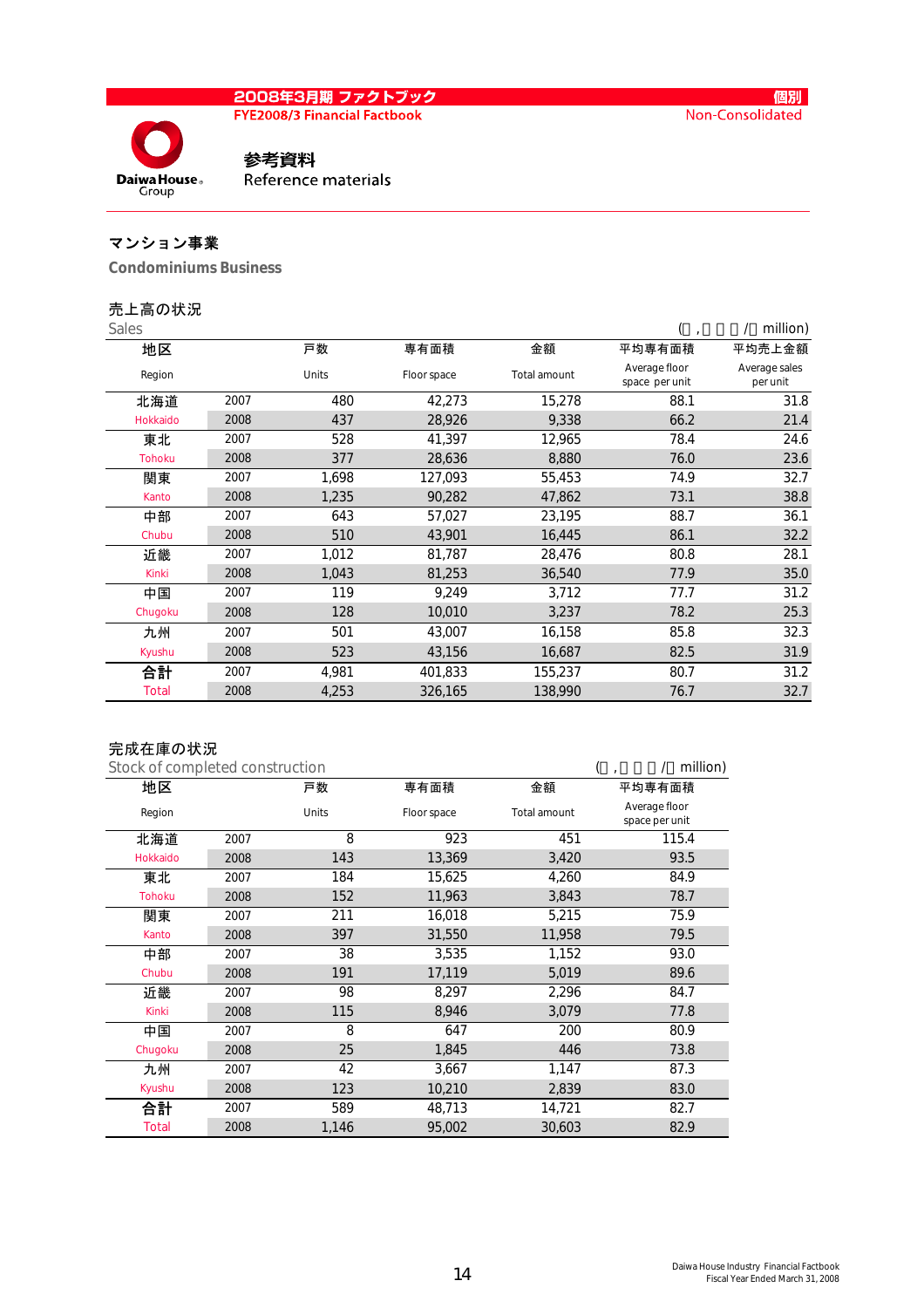Daiwa House<sub>®</sub>

**FYE2008/3 Financial Factbook** 

# 参考資料

Reference materials

### マンション事業

Group

Condominiums Business

### 2008年3月期主な完成物件

Main condominium projects completed

| 物件名称                                         | 所在地                  | 戸数           | 階数            | 平均面積(mì)      | 販売価格帯(万円) |                          |  |
|----------------------------------------------|----------------------|--------------|---------------|---------------|-----------|--------------------------|--|
|                                              | Location             | <b>Units</b> | <b>Floors</b> | Area per unit |           | Price zone<br>10thousand |  |
| D' グラフォート東札幌V-Garden                         | 北海道札幌市               | 294          | 10            | 88.24         | 1,950     | 3,910                    |  |
| D'Grafort HIGASHI-SAPPORO V-Garden           | <b>SAPPORO city</b>  |              |               |               |           |                          |  |
| TOKYO BLUE (アクアテラ) A・B街区                     | *2<br>東京都足立区         |              |               |               |           |                          |  |
| (共同事業:当社30%)                                 |                      | 425          | 17,14         | 97.74         | 3,100     | 7,800                    |  |
| TOKYO BLUE (Aquaterra) A B area              | <b>TOKYO</b>         |              |               |               |           |                          |  |
| D'グラフォート清澄白河Sparkling Tower                  | 東京都江東区               | 155          | 32            | 69.33         | 3,190     | 12,390                   |  |
| D'Grafort KIYOSUMI-SHIRAKAWA Sparkling Tower | <b>TOKYO</b>         |              |               |               |           |                          |  |
| D' グラフォート レイクタウン<br>Ⅰ 工区                     | 埼玉県越谷市               |              |               |               |           |                          |  |
| (共同事業:当社70%)                                 |                      | 170          | 8             | 78.69         | 3,280     | 5,980                    |  |
| D'Grafort lake town                          | SAITAMA pref.        |              |               |               |           |                          |  |
| D' グラフォート千里中央                                | *3<br>大阪府豊中市         | 587          | 20,5          | 80.32         | 2,790     | 15,000                   |  |
| <b>D'Grafort SENRICHUO</b>                   | <b>TOYONAKA city</b> |              |               |               |           |                          |  |
| D' クラディア鳳ルネサンススクエア                           | 大阪府堺市                | 118          | 14            | 73.76         | 2,090     | 3,910                    |  |
| D'Cladear OTORI Renaissance-Square           | <b>SAKAI city</b>    |              |               |               |           |                          |  |
| D' グラフォート沖縄タワー<br>(那覇新都心開発整備事業)              | 沖縄県那覇市               | 141          | 25            | 83.53         | 1.800     | 16,000                   |  |
| <b>D'Grafort OKINAWA TOWER</b>               | <b>NAHA city</b>     |              |               |               |           |                          |  |

### 2009年3月期主な完成予定物件

Main condominium projects to be completed by 2009/3

| 物件名称                                                | 戸数<br>所在地                |              | 階数 | 平均面積(m <sup>*</sup> )          | 販売価格帯 (万円) |                          | 完成予定<br>Scheduled<br>completion |  |
|-----------------------------------------------------|--------------------------|--------------|----|--------------------------------|------------|--------------------------|---------------------------------|--|
|                                                     | Location                 | <b>Units</b> |    | <b>Floors</b><br>Area per unit |            | Price zone<br>10thousand |                                 |  |
| <b>TOKYO BLUE</b><br>(アクアテラ)<br>C街区<br>(共同事業:当社30%) | $*2$<br>東京都足立区           | 395          | 18 | 97.74                          | 3,100      | 7,800                    | '08.7                           |  |
| <b>TOKYO BLUE (Aquaterra) C area</b>                | <b>TOKYO</b>             |              |    |                                |            |                          |                                 |  |
| THE OMIYA TOWERS                                    | さいたま市                    | 238          | 22 | 73.23                          | 2,800      | 13,980                   | '08.12                          |  |
| <b>THE OMIYA TOWERS</b>                             | <b>SAITAMA city</b>      |              |    |                                |            |                          |                                 |  |
| D' グラフォート レイクタウン<br>Ⅱ工区                             | 埼玉県越谷市                   |              |    |                                |            |                          |                                 |  |
| (共同事業:当社70%)                                        |                          | 150          | 8  | 78.69                          | 3,100      | 6,530                    | '08.5                           |  |
| D'Grafort lake town                                 | SAITAMA pref.            |              |    |                                |            |                          |                                 |  |
| D' グラフォート大阪 N. Yタワー HIGOBASHI                       | 大阪市西区                    | 329          | 46 | 68.40                          | 2,780      | 15,800                   | '08.10                          |  |
| D'Grafort OSAKA N.Y TOWER HIGOBASHI                 | <b>OSAKA</b>             |              |    |                                |            |                          |                                 |  |
| プレミスト東大阪 森河内                                        | 大阪府東大阪市                  | 143          | 7  | 72.99                          |            |                          | '09.3                           |  |
| PREMIST higashiosaka morikawachi                    | <b>HIGASHIOSAKA city</b> |              |    |                                |            |                          |                                 |  |
| プレミスト日根野駅前 ザ・フォルテージ                                 | 大阪府泉佐野市                  | 117          | 14 | 70.14                          | 1.950      | 3,690                    | '08.8                           |  |
| PREMIST hinenoekimae the fortage                    | <b>IZUMISANO city</b>    |              |    |                                |            |                          |                                 |  |

\*1. 10F建が3棟あります。

\*2. 18F建・17F建・14F建が各1棟ずつあります。

\*3. 20F建が5棟、5F建が1棟あります。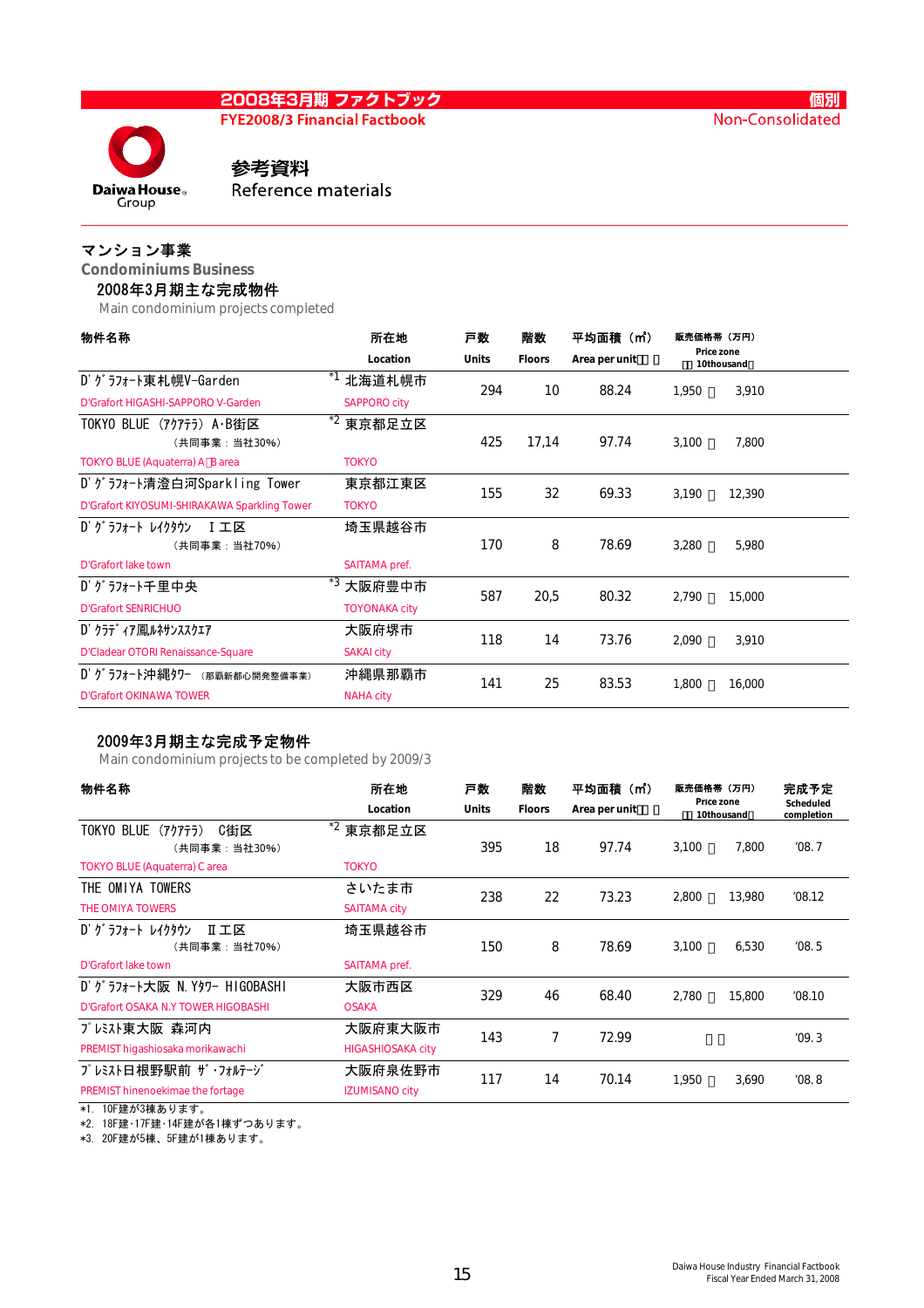**FYE2008/3 Financial Factbook** 



Reference materials

# 大型プロジェクト

**Daiwa House**<sub>®</sub>

Main projects

### 2008年3月期主な完成物件

Main projects completed

# 【請負事業】

| 所在地                              | 戸数       | 階数    | 土地面積                            | 住戸面積 $(m2)$                | 着工      | 完成      |
|----------------------------------|----------|-------|---------------------------------|----------------------------|---------|---------|
| 東京都足立区<br><b>TOKYO</b>           | 243      | 14    | 9.906 <sup> m<sup>2</sup></sup> | $38.44 \sim 107.60$        | 2006.2  | 2007.6  |
| 大阪市天王寺区<br><b>OSAKA</b>          | 144      | 15    | 3.044 <sup> m<sup>2</sup></sup> | $37.07 \sim 198.97$        | 2006.2  | 2007.6  |
| 横浜市西区<br>YOKOHAMA city           | 412      | 29    | 4.990 <sup>th</sup>             | $45.01 \rightarrow 147.43$ | 2005.8  | 2007.12 |
| 名古屋市千種区<br><b>NAGOYA city</b>    | 185      | 14    | 6,906 <sup> m²</sup>            | $40.15 \sim 171.49$        | 2006.7  | 2007.12 |
| 所在地<br>Location                  | 延床面積     |       | 土地面積                            |                            | 着工      | 完成      |
| 山口県防府市<br>YAMAGUCHI pref.        | 66.724   |       | 89.544                          |                            | 2006.6  | 2008.3  |
| 茨城県東茨城郡<br><b>IBARAKI</b> pref.  | 37,118   |       | 117.526                         |                            | 2006.11 | 2007.4  |
| 福岡県福岡市<br><b>FUKUOKA city</b>    | 30.000   |       | 20,000                          |                            | 2007.4  | 2007.12 |
| 埼玉県さいたま市<br><b>SAITAMA city</b>  | 15,726   |       | 9.941                           |                            | 2007.6  | 2007.12 |
| 東京品川区<br><b>TOKYO</b>            | 10.755   |       | 2.007                           |                            | 2006.4  | 2007.5  |
| 神奈川県小田原市<br><b>KANAGAWA city</b> | 23,820   |       | 44.721                          |                            | 2007.9  | 2008.3  |
| 所在地<br>Location                  | 延床面積     |       | 土地面積                            |                            | 着工      | 完成      |
| 福岡県糟屋郡<br>FUKUOKA pref.          | 76.700   |       | 70.312 <sub>m</sub>             |                            | 2006.1  | 2007.12 |
| 東京都板橋区<br><b>TOKYO</b>           | 54,659   |       | 27,347                          |                            | 2007.2  | 2007.12 |
| 東京都江東区<br><b>TOKYO</b>           | 7,327    |       | 3,671                           |                            | 2007.9  | 2008.3  |
| 小田原シティーモール・フレスポ *                | Location | Units | <b>Floors</b>                   |                            |         |         |

\*大和リースの請負事業になります。

### 【開発事業】

| ●商業施設<br>物件名称    | 所在地<br>Location                | 延床面積                    | 土地面積                    | 着工      | 完成      |
|------------------|--------------------------------|-------------------------|-------------------------|---------|---------|
| ロックシティ守谷         | 茨城県守谷市<br><b>IBARAKI</b> pref. | 168.047                 | 70.942 <sub>m</sub>     | 2006.9  | 2007.6  |
| ロックタウン鈴鹿         | 三重県鈴鹿市<br>MIE pref.            | 44.731                  | $89.233 \text{ m}^2$    | 2006.12 | 2007.6  |
| りんくうプレジャータウンシークル | 大阪府泉佐野市<br><b>OSAKA</b>        | 58.000 <sub>m</sub>     | 71.700 m <sup>2</sup>   | 2007.5  | 2007.11 |
| ●物流施設<br>物件名称    | 所在地<br>Location                | 延床面積                    | 土地面積                    | 着工      | 完成      |
| Dプロジェクト柏         | 千葉県野田市<br>CHIBA pref.          | $31.804 \,\mathrm{m}^2$ | $34.685 \,\mathrm{m}^2$ | 2006.10 | 2007.5  |